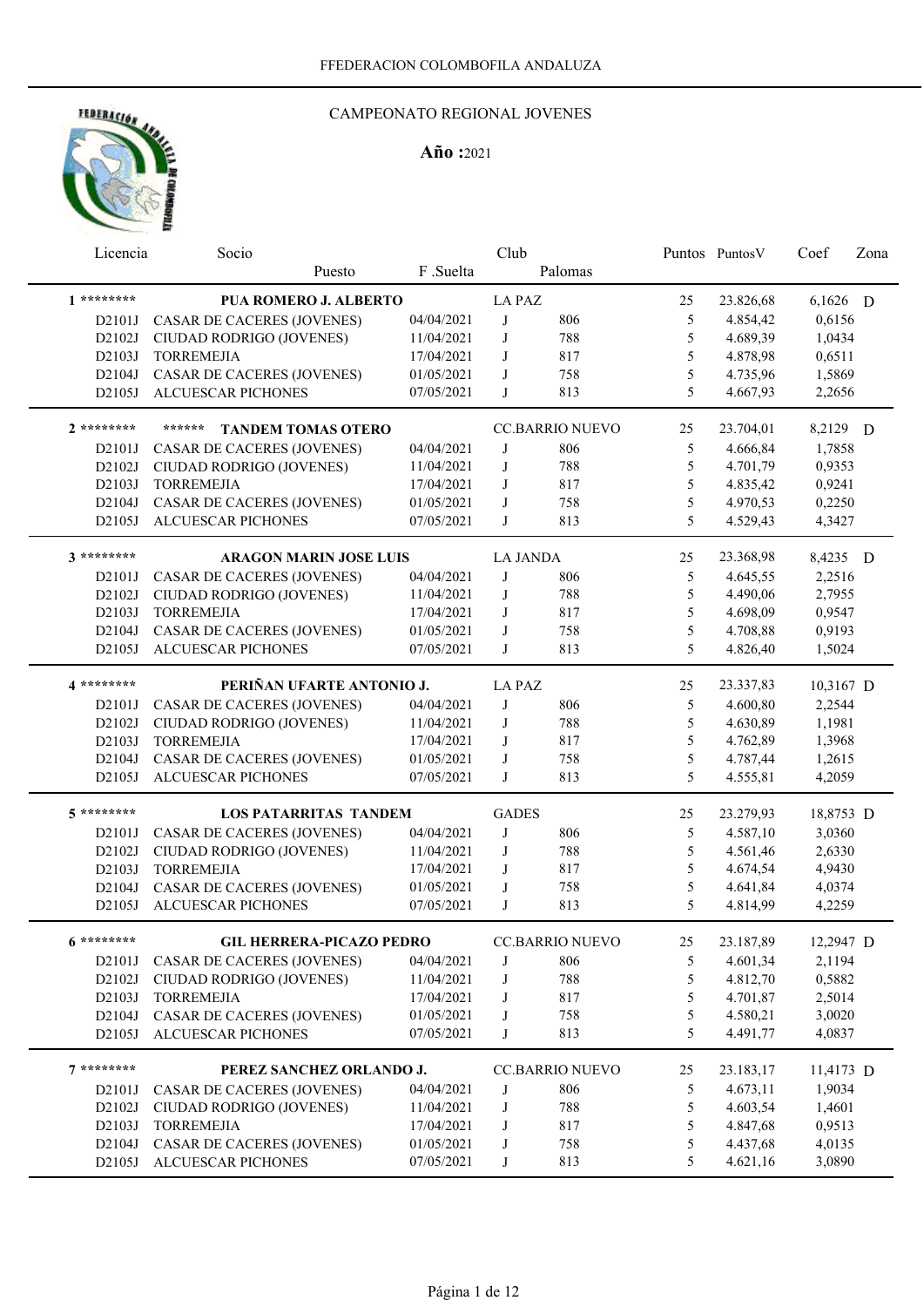

| Licencia      | Socio                                       |            | Club          |                        |               | Puntos Puntos V | Coef      | Zona |
|---------------|---------------------------------------------|------------|---------------|------------------------|---------------|-----------------|-----------|------|
|               | Puesto                                      | F .Suelta  |               | Palomas                |               |                 |           |      |
| 8 *********   | <b>GUTIERREZ PONCE FRANCISCO</b>            |            |               | <b>CC.BARRIO NUEVO</b> | 25            | 23.179,08       | 12,4716 D |      |
| D2101J        | CASAR DE CACERES (JOVENES)                  | 04/04/2021 | J             | 806                    | 5             | 4.602,71        | 2,6686    |      |
| D2102J        | CIUDAD RODRIGO (JOVENES)                    | 11/04/2021 | J             | 788                    | 5             | 4.730,01        | 1,8920    |      |
| D2103J        | <b>TORREMEJIA</b>                           | 17/04/2021 | J             | 817                    | 5             | 4.502,87        | 3,0977    |      |
| D2104J        | CASAR DE CACERES (JOVENES)                  | 01/05/2021 | J             | 758                    | 5             | 4.700,78        | 0,8523    |      |
| D2105J        | <b>ALCUESCAR PICHONES</b>                   | 07/05/2021 | J             | 813                    | 5             | 4.642,71        | 3,9610    |      |
| $0*******$    | ORTEGA CASTAÑEDA IVAN                       |            | <b>LA PAZ</b> |                        | 25            | 23.130,71       | 12,4756 D |      |
| D2101J        | <b>CASAR DE CACERES (JOVENES)</b>           | 04/04/2021 | J             | 806                    | 5             | 4.753,93        | 1,2432    |      |
| D2102J        | CIUDAD RODRIGO (JOVENES)                    | 11/04/2021 | J             | 788                    | $\mathfrak s$ | 4.581,22        | 1,7638    |      |
| D2103J        | <b>TORREMEJIA</b>                           | 17/04/2021 | J             | 817                    | 5             | 4.538,34        | 3,9504    |      |
| D2104J        | CASAR DE CACERES (JOVENES)                  | 01/05/2021 | J             | 758                    | 5             | 4.634,84        | 2,2410    |      |
| D2105J        | ALCUESCAR PICHONES                          | 07/05/2021 | J             | 813                    | 5             | 4.622,38        |           |      |
|               |                                             |            |               |                        |               |                 | 3,2772    |      |
| $10*******$   | ******<br><b>CORTES CARO JOSE M</b>         |            | <b>GADES</b>  |                        | 25            | 23.047,79       | 22,6003 D |      |
| D2101J        | <b>CASAR DE CACERES (JOVENES)</b>           | 04/04/2021 | J             | 806                    | 5             | 4.767,05        | 1,5846    |      |
| D2102J        | CIUDAD RODRIGO (JOVENES)                    | 11/04/2021 | J             | 788                    | 5             | 4.552,56        | 2,4681    |      |
| D2103J        | <b>TORREMEJIA</b>                           | 17/04/2021 | J             | 817                    | 5             | 4.580,40        | 6,5120    |      |
| D2104J        | CASAR DE CACERES (JOVENES)                  | 01/05/2021 | J             | 758                    | 5             | 4.489,16        | 5,5614    |      |
| D2105J        | ALCUESCAR PICHONES                          | 07/05/2021 | J             | 813                    | 5             | 4.658,62        | 6,4742    |      |
| $11******$    | ******<br><b>ALAS DE LA JANDA</b>           |            | <b>LA PAZ</b> |                        | 25            | 23.033,35       | 10,9956 D |      |
| D2101J        | <b>CASAR DE CACERES (JOVENES)</b>           | 04/04/2021 | J             | 806                    | 5             | 4.577,62        | 2,6761    |      |
| D2102J        | CIUDAD RODRIGO (JOVENES)                    | 11/04/2021 | J             | 788                    | 5             | 4.530,34        | 2,6575    |      |
| D2103J        | <b>TORREMEJIA</b>                           | 17/04/2021 | J             | 817                    | 5             | 4.667,70        | 1,1047    |      |
| D2104J        | <b>CASAR DE CACERES (JOVENES)</b>           | 01/05/2021 | J             | 758                    | 5             | 4.544,66        | 1,7900    |      |
| D2105J        | <b>ALCUESCAR PICHONES</b>                   | 07/05/2021 | J             | 813                    | 5             | 4.713,03        | 2,7673    |      |
|               |                                             |            |               |                        |               |                 |           |      |
| $12$ ******** | <b>GUERRERO RODRIGUEZ MANUEL ALF LA PAZ</b> |            |               |                        | 25            | 23.028,73       | 10,9958 D |      |
| D2101J        | CASAR DE CACERES (JOVENES)                  | 04/04/2021 | J             | 806                    | 5             | 4.371,27        | 3,7855    |      |
| D2102J        | CIUDAD RODRIGO (JOVENES)                    | 11/04/2021 | J             | 788                    | 5             | 4.490,48        | 2,0133    |      |
| D2103J        | <b>TORREMEJIA</b>                           | 17/04/2021 | J             | 817                    | 5             | 4.713,34        | 1,7463    |      |
| D2104J        | <b>CASAR DE CACERES (JOVENES)</b>           | 01/05/2021 | J             | 758                    | 5             | 4.739,10        | 1,4132    |      |
| D2105J        | <b>ALCUESCAR PICHONES</b>                   | 07/05/2021 | J             | 813                    | 5             | 4.714,54        | 2,0375    |      |
| 13 ********   | BUSTAMANTE MOREJON JOSE MARIA LA PAZ        |            |               |                        | 25            | 23.005,26       | 12,7134 D |      |
|               | D2101J CASAR DE CACERES (JOVENES)           | 04/04/2021 | J             | 806                    | 5             | 4.771,25        | 1,0229    |      |
| D2102J        | CIUDAD RODRIGO (JOVENES)                    | 11/04/2021 | J             | 788                    | 5             | 4.509,92        | 2,0672    |      |
| D2103J        | <b>TORREMEJIA</b>                           | 17/04/2021 | J             | 817                    | 5             | 4.601,64        | 2,8045    |      |
| D2104J        | <b>CASAR DE CACERES (JOVENES)</b>           | 01/05/2021 | J             | 758                    | 5             | 4.576,51        | 2,6837    |      |
| D2105J        | <b>ALCUESCAR PICHONES</b>                   | 07/05/2021 | J             | 813                    | 5             | 4.545,94        | 4,1351    |      |
|               |                                             |            |               |                        |               |                 |           |      |
| 14 ********   | ******<br><b>TANDEM HNOS ALBA SANCHEZ</b>   |            |               | <b>CC.BARRIO NUEVO</b> | 25            | 22.987,85       | 13,67     | D    |
| D2101J        | <b>CASAR DE CACERES (JOVENES)</b>           | 04/04/2021 | J             | 806                    | 5             | 4.642,63        | 2,3111    |      |
| D2102J        | CIUDAD RODRIGO (JOVENES)                    | 11/04/2021 | J             | 788                    | 5             | 4.646,64        | 2,3255    |      |
| D2103J        | <b>TORREMEJIA</b>                           | 17/04/2021 | J             | 817                    | 5             | 4.277,94        | 5,8712    |      |
| D2104J        | CASAR DE CACERES (JOVENES)                  | 01/05/2021 | J             | 758                    | 5             | 4.669,27        | 0,9544    |      |
|               | D2105J ALCUESCAR PICHONES                   | 07/05/2021 | J             | 813                    | 5             | 4.751,37        | 2,2078    |      |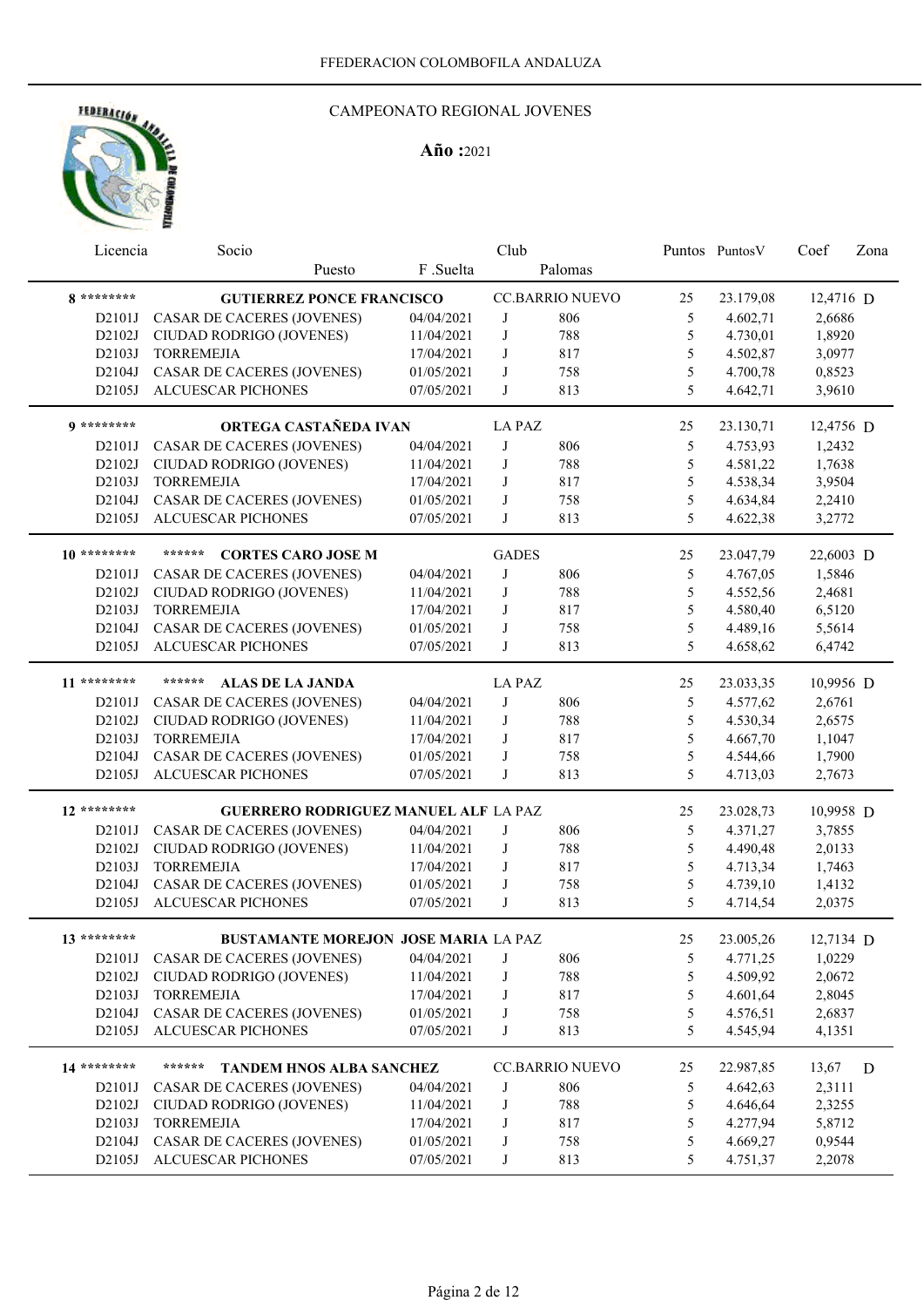

| Licencia    | Socio                             |            | Club          |                        |    | Puntos PuntosV | Coef      | Zona |
|-------------|-----------------------------------|------------|---------------|------------------------|----|----------------|-----------|------|
|             | Puesto                            | F.Suelta   |               | Palomas                |    |                |           |      |
| $15******$  | <b>BRAVO RODRIGUEZ LAZARO</b>     |            | <b>LA PAZ</b> |                        | 25 | 22.981,79      | 13,6058 D |      |
| D2101J      | CASAR DE CACERES (JOVENES)        | 04/04/2021 | J             | 806                    | 5  | 4.485,35       | 2,9155    |      |
| D2102J      | CIUDAD RODRIGO (JOVENES)          | 11/04/2021 | J             | 788                    | 5  | 4.702,20       | 0,9153    |      |
| D2103J      | <b>TORREMEJIA</b>                 | 17/04/2021 | J             | 817                    | 5  | 4.328,62       | 6,7943    |      |
| D2104J      | CASAR DE CACERES (JOVENES)        | 01/05/2021 | J             | 758                    | 5  | 4.592,72       | 2,6393    |      |
| D2105J      | <b>ALCUESCAR PICHONES</b>         | 07/05/2021 | J             | 813                    | 5  | 4.872,90       | 0,3414    |      |
|             |                                   |            |               |                        |    |                |           |      |
| $16*******$ | <b>GRANDAL REYES MANUEL D.</b>    |            | <b>LA PAZ</b> |                        | 25 | 22.977,26      | 11,6996 D |      |
| D2101J      | <b>CASAR DE CACERES (JOVENES)</b> | 04/04/2021 | J             | 806                    | 5  | 4.772,36       | 1,0323    |      |
| D2102J      | CIUDAD RODRIGO (JOVENES)          | 11/04/2021 | J             | 788                    | 5  | 4.223,84       | 3,2704    |      |
| D2103J      | <b>TORREMEJIA</b>                 | 17/04/2021 | J             | 817                    | 5  | 4.608,18       | 2,8474    |      |
| D2104J      | <b>CASAR DE CACERES (JOVENES)</b> | 01/05/2021 | J             | 758                    | 5  | 4.585,30       | 2,6405    |      |
| D2105J      | ALCUESCAR PICHONES                | 07/05/2021 | J             | 813                    | 5  | 4.787,58       | 1,9090    |      |
| $17******$  | <b>MARIN RUIZ AGUSTIN</b>         |            |               | <b>CC.BARRIO NUEVO</b> | 25 | 22.766,39      | 13,6008 D |      |
| D2101J      | <b>CASAR DE CACERES (JOVENES)</b> | 04/04/2021 | J             | 806                    | 5  | 4.472,94       | 3,1207    |      |
| D2102J      | CIUDAD RODRIGO (JOVENES)          | 11/04/2021 | J             | 788                    | 5  | 4.372,85       | 2,4457    |      |
| D2103J      | <b>TORREMEJIA</b>                 | 17/04/2021 | J             | 817                    | 5  | 4.620,28       | 2,7937    |      |
| D2104J      | <b>CASAR DE CACERES (JOVENES)</b> | 01/05/2021 | J             | 758                    | 5  | 4.727,05       | 1,5411    |      |
| D2105J      | <b>ALCUESCAR PICHONES</b>         | 07/05/2021 | J             | 813                    | 5  | 4.573,27       | 3,6996    |      |
|             |                                   |            |               |                        |    |                |           |      |
| 18 ******** | PEREZ LOPEZ JESUS                 |            | <b>GADES</b>  |                        | 25 | 22.718,23      | 23,8104 D |      |
| D2101J      | <b>CASAR DE CACERES (JOVENES)</b> | 04/04/2021 | J             | 806                    | 5  | 4.249,97       | 5,1041    |      |
| D2102J      | CIUDAD RODRIGO (JOVENES)          | 11/04/2021 | J             | 788                    | 5  | 4.552,78       | 2,6459    |      |
| D2103J      | <b>TORREMEJIA</b>                 | 17/04/2021 | J             | 817                    | 5  | 4.543,97       | 7,1265    |      |
| D2104J      | <b>CASAR DE CACERES (JOVENES)</b> | 01/05/2021 | J             | 758                    | 5  | 4.549,05       | 4,9865    |      |
| D2105J      | <b>ALCUESCAR PICHONES</b>         | 07/05/2021 | J             | 813                    | 5  | 4.822,46       | 3,9474    |      |
| 19 ******** |                                   |            |               |                        |    |                |           |      |
|             | PERTOSO RIVERO JOSE               |            | <b>GADES</b>  |                        | 25 | 22.651,14      | 28,1713 D |      |
| D2101J      | CASAR DE CACERES (JOVENES)        | 04/04/2021 | J             | 806                    | 5  | 4.747,25       | 1,7962    |      |
| D2102J      | CIUDAD RODRIGO (JOVENES)          | 11/04/2021 | J             | 788                    | 5  | 4.685,72       | 1,8180    |      |
| D2103J      | <b>TORREMEJIA</b>                 | 17/04/2021 | J             | 817                    | 5  | 4.469,04       | 8,3885    |      |
| D2104J      | CASAR DE CACERES (JOVENES)        | 01/05/2021 | J             | 758                    | 5  | 4.450,54       | 5,9445    |      |
| D2105J      | ALCUESCAR PICHONES                | 07/05/2021 | J             | 813                    | 5  | 4.298,59       | 10,2241   |      |
| $20*******$ | PACHECO PEREZ JUANA M.            |            |               | <b>CC.BARRIO NUEVO</b> | 25 | 22.604,19      | 13,6699 D |      |
|             | D2101J CASAR DE CACERES (JOVENES) | 04/04/2021 | J             | 806                    | 5  | 4.179,98       | 4,6052    |      |
|             | D2102J CIUDAD RODRIGO (JOVENES)   | 11/04/2021 | J             | 788                    | 5  | 4.544,84       | 1,8391    |      |
|             | D2103J TORREMEJIA                 | 17/04/2021 | J             | 817                    | 5  | 4.615,95       | 2,7261    |      |
|             | D2104J CASAR DE CACERES (JOVENES) | 01/05/2021 | J             | 758                    | 5  | 4.540,86       | 3,0109    |      |
|             | D2105J ALCUESCAR PICHONES         | 07/05/2021 | J             | 813                    | 5  | 4.722,56       | 1,4886    |      |
| 21 ******** | ARIZA VELAZQUEZ ERNESTO           |            | <b>LA PAZ</b> |                        | 25 | 22.576,16      | 11,7616 D |      |
| D2101J      | <b>CASAR DE CACERES (JOVENES)</b> | 04/04/2021 | J             | 806                    | 5  | 3.838,36       | 5,2069    |      |
| D2102J      | CIUDAD RODRIGO (JOVENES)          | 11/04/2021 | J             | 788                    | 5  | 4.603,76       | 1,3576    |      |
| D2103J      | <b>TORREMEJIA</b>                 | 17/04/2021 | J             | 817                    | 5  | 4.795,63       | 1,1282    |      |
| D2104J      | CASAR DE CACERES (JOVENES)        | 01/05/2021 | J             | 758                    | 5  | 4.563,70       | 2,9725    |      |
|             | D2105J ALCUESCAR PICHONES         | 07/05/2021 | J             | 813                    | 5  | 4.774,71       | 1,0964    |      |
|             |                                   |            |               |                        |    |                |           |      |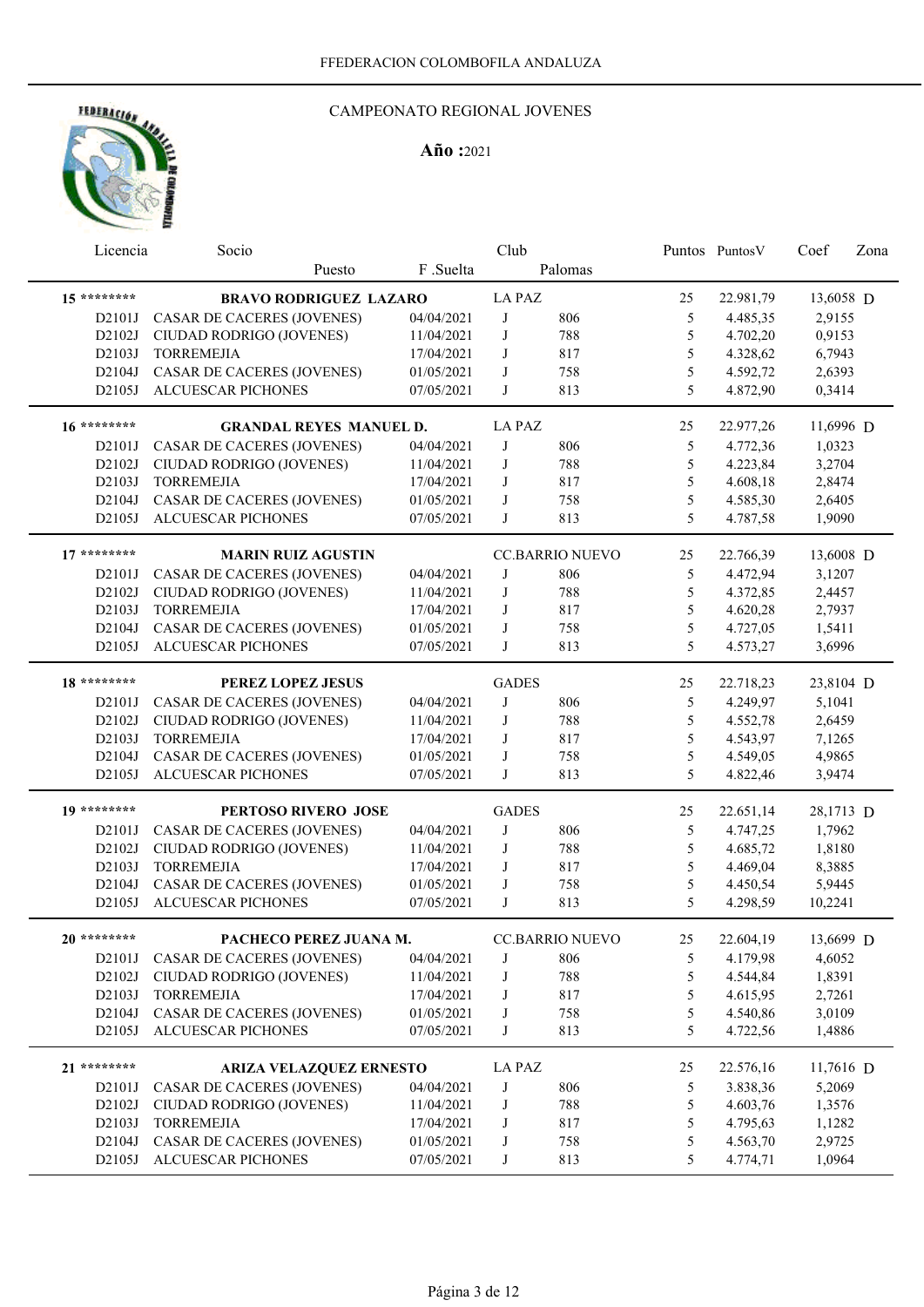

| Licencia    | Socio                             |            | Club         |                 |    | Puntos PuntosV | Coef      | Zona |
|-------------|-----------------------------------|------------|--------------|-----------------|----|----------------|-----------|------|
|             | Puesto                            | F.Suelta   |              | Palomas         |    |                |           |      |
| 22 ******** | PADILLA GARCIA MANUEL             |            | <b>GADES</b> |                 | 25 | 22.552,55      | 16,7295 D |      |
| D2101J      | <b>CASAR DE CACERES (JOVENES)</b> | 04/04/2021 | J            | 806             | 5  | 4.405,02       | 3,6862    |      |
| D2102J      | CIUDAD RODRIGO (JOVENES)          | 11/04/2021 | J            | 788             | 5  | 4.348,24       | 2,9272    |      |
| D2103J      | <b>TORREMEJIA</b>                 | 17/04/2021 | J            | 817             | 5  | 4.444,22       | 6,3096    |      |
| D2104J      | CASAR DE CACERES (JOVENES)        | 01/05/2021 | J            | 758             | 5  | 4.651,23       | 2,3890    |      |
| D2105J      | ALCUESCAR PICHONES                | 07/05/2021 | J            | 813             | 5  | 4.703,84       | 1,4175    |      |
| 23 ******** | <b>FLORIDO RODRIGUEZ ANTONIO</b>  |            | <b>GADES</b> |                 | 25 | 22.478,87      | 27,806 D  |      |
| D2101J      | <b>CASAR DE CACERES (JOVENES)</b> | 04/04/2021 | J            | 806             | 5  | 4.433,30       | 4,1806    |      |
| D2102J      | CIUDAD RODRIGO (JOVENES)          | 11/04/2021 | J            | 788             | 5  | 4.485,90       | 2,9956    |      |
| D2103J      | <b>TORREMEJIA</b>                 | 17/04/2021 | J            | 817             | 5  | 4.516,87       | 7,7267    |      |
| D2104J      | CASAR DE CACERES (JOVENES)        | 01/05/2021 | J            | 758             | 5  | 4.418,93       | 6,2982    |      |
| D2105J      | ALCUESCAR PICHONES                | 07/05/2021 | J            | 813             | 5  | 4.623,87       | 6,6049    |      |
|             |                                   |            |              |                 |    |                |           |      |
| 24 ******** | VILLALBA PINILLA MARIANO          |            | <b>GADES</b> |                 | 25 | 22.453,35      | 17,7309 D |      |
| D2101J      | <b>CASAR DE CACERES (JOVENES)</b> | 04/04/2021 | J            | 806             | 5  | 4.495,70       | 3,0832    |      |
| D2102J      | CIUDAD RODRIGO (JOVENES)          | 11/04/2021 | J            | 788             | 5  | 4.385,30       | 2,6653    |      |
| D2103J      | <b>TORREMEJIA</b>                 | 17/04/2021 | J            | 817             | 5  | 4.650,99       | 3,5322    |      |
| D2104J      | CASAR DE CACERES (JOVENES)        | 01/05/2021 | J            | 758             | 5  | 4.430,07       | 4,2936    |      |
| D2105J      | ALCUESCAR PICHONES                | 07/05/2021 | J            | 813             | 5  | 4.491,29       | 4,1566    |      |
| 25 ******** | <b>BOLAÑOS RAFFO JOSE</b>         |            | <b>GADES</b> |                 | 25 | 22.428,18      | 27,4992 D |      |
| D2101J      | CASAR DE CACERES (JOVENES)        | 04/04/2021 | J            | 806             | 5  | 4.356,65       | 4,8650    |      |
| D2102J      | CIUDAD RODRIGO (JOVENES)          | 11/04/2021 | J            | 788             | 5  | 4.360,17       | 3,8450    |      |
| D2103J      | <b>TORREMEJIA</b>                 | 17/04/2021 | J            | 817             | 5  | 4.370,23       | 9,8383    |      |
| D2104J      | <b>CASAR DE CACERES (JOVENES)</b> | 01/05/2021 | J            | 758             | 5  | 4.432,13       | 6,2363    |      |
| D2105J      | <b>ALCUESCAR PICHONES</b>         | 07/05/2021 | J            | 813             | 5  | 4.909,00       | 2,7146    |      |
|             |                                   |            |              |                 |    |                |           |      |
| 26 ******** | <b>CARRASCO GONZALEZ ALFREDO</b>  |            |              | <b>JEREZANO</b> | 25 | 22.421,72      | 28,7241 D |      |
| D2101J      | <b>CASAR DE CACERES (JOVENES)</b> | 04/04/2021 | J            | 806             | 5  | 4.614,36       | 2,8976    |      |
| D2102J      | CIUDAD RODRIGO (JOVENES)          | 11/04/2021 | J            | 788             | 5  | 4.371,43       | 3,3867    |      |
| D2103J      | <b>TORREMEJIA</b>                 | 17/04/2021 | J            | 817             | 5  | 4.552,37       | 7,1448    |      |
| D2104J      | CASAR DE CACERES (JOVENES)        | 01/05/2021 | J            | 758             | 5  | 4.514,25       | 5,4442    |      |
| D2105J      | <b>ALCUESCAR PICHONES</b>         | 07/05/2021 | J            | 813             | 5  | 4.369,31       | 9,8508    |      |
| $27******$  | REYES VAZQUEZ FRANCISCO           |            | <b>GADES</b> |                 | 25 | 22.418,51      | 29,4657 D |      |
|             | D2101J CASAR DE CACERES (JOVENES) | 04/04/2021 | J            | 806             | 5  | 4.630,62       | 2,7727    |      |
| D2102J      | CIUDAD RODRIGO (JOVENES)          | 11/04/2021 | J            | 788             | 5  | 4.395,89       | 3,5376    |      |
| D2103J      | <b>TORREMEJIA</b>                 | 17/04/2021 | J            | 817             | 5  | 4.318,03       | 10,7484   |      |
| D2104J      | CASAR DE CACERES (JOVENES)        | 01/05/2021 | J            | 758             | 5  | 4.303,14       | 7,4147    |      |
| D2105J      | ALCUESCAR PICHONES                | 07/05/2021 | J            | 813             | 5  | 4.770,83       | 4,9923    |      |
|             |                                   |            |              |                 |    |                |           |      |
| 28 ******** | <b>LOPEZ CONEJO ANTONIO</b>       |            |              | <b>JEREZANO</b> | 25 | 22.401,45      | 17,7743 D |      |
| D2101J      | <b>CASAR DE CACERES (JOVENES)</b> | 04/04/2021 | J            | 806             | 5  | 4.093,38       | 5,9217    |      |
| D2102J      | CIUDAD RODRIGO (JOVENES)          | 11/04/2021 | J            | 788             | 5  | 4.460,01       | 2,3081    |      |
| D2103J      | <b>TORREMEJIA</b>                 | 17/04/2021 | J            | 817             | 5  | 4.854,90       | 1,1450    |      |
| D2104J      | CASAR DE CACERES (JOVENES)        | 01/05/2021 | J            | 758             | 5  | 4.710,60       | 1,9142    |      |
| D2105J      | ALCUESCAR PICHONES                | 07/05/2021 | J            | 813             | 5  | 4.282,56       | 6,4853    |      |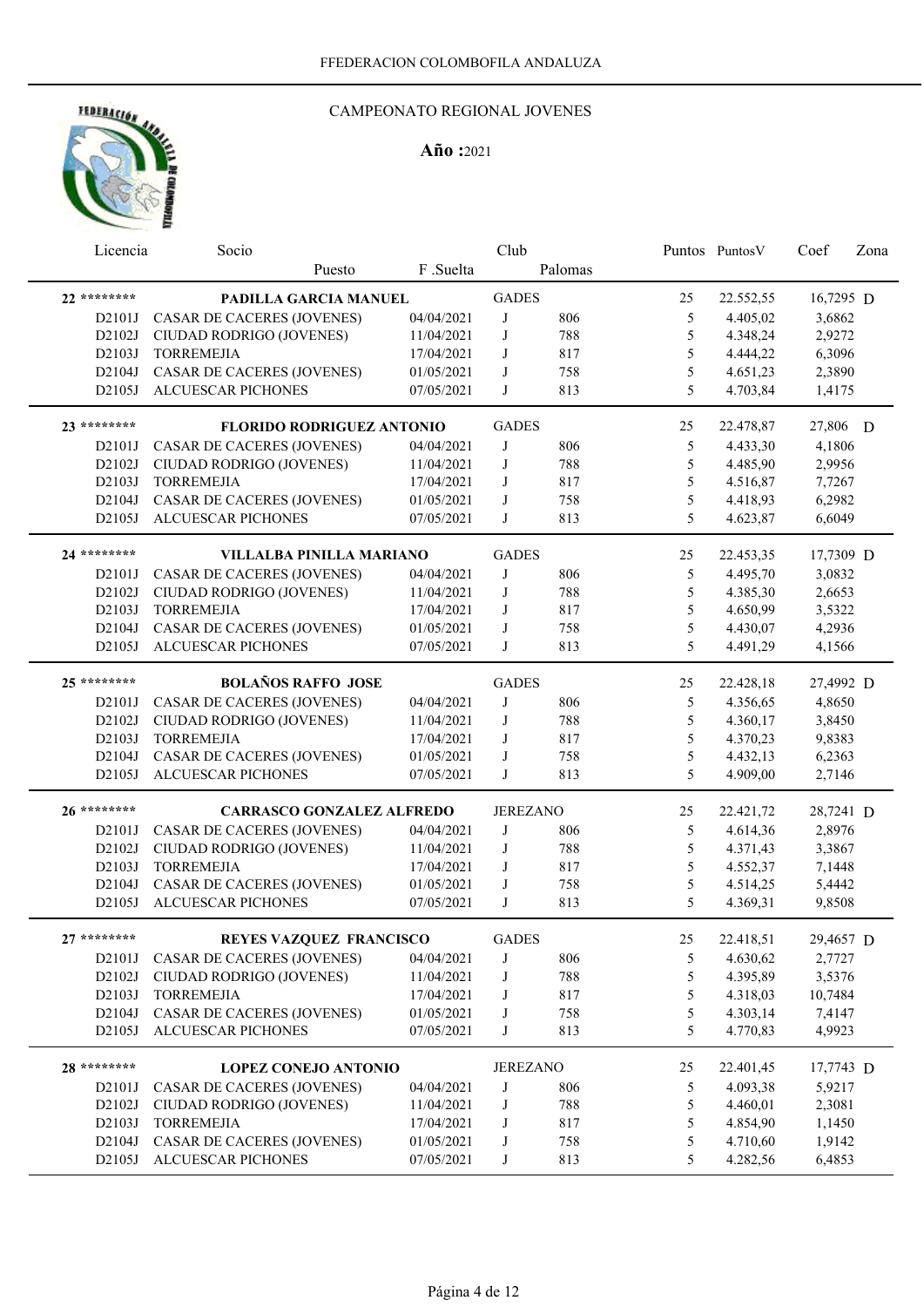

| Licencia     | Socio                             |            | Club            |         |               | Puntos Puntos V | Coef      | Zona |
|--------------|-----------------------------------|------------|-----------------|---------|---------------|-----------------|-----------|------|
|              | Puesto                            | F.Suelta   |                 | Palomas |               |                 |           |      |
| 29 ********  | <b>JURADO GUTIERREZ JOSE A.</b>   |            | <b>GADES</b>    |         | 25            | 22.366,87       | 26,8147 D |      |
| D2101J       | CASAR DE CACERES (JOVENES)        | 04/04/2021 | J               | 806     | 5             | 4.059,33        | 5,4901    |      |
| D2102J       | CIUDAD RODRIGO (JOVENES)          | 11/04/2021 | $\bf J$         | 788     | 5             | 4.687,63        | 1,8167    |      |
| D2103J       | <b>TORREMEJIA</b>                 | 17/04/2021 | J               | 817     | 5             | 4.532,29        | 7,2279    |      |
| D2104J       | CASAR DE CACERES (JOVENES)        | 01/05/2021 | J               | 758     | $\mathfrak s$ | 4.431,48        | 6,1361    |      |
| D2105J       | <b>ALCUESCAR PICHONES</b>         | 07/05/2021 | J               | 813     | 5             | 4.656,14        | 6,1439    |      |
| 30 ********* | <b>RUIZ SAENZ MANUEL</b>          |            | <b>GADES</b>    |         | 25            | 22.338,43       | 28,4986 D |      |
| D2101J       | CASAR DE CACERES (JOVENES)        | 04/04/2021 | J               | 806     | 5             | 4.338,56        | 4,9879    |      |
| D2102J       | CIUDAD RODRIGO (JOVENES)          | 11/04/2021 | J               | 788     | 5             | 4.237,33        | 4,3004    |      |
| D2103J       | <b>TORREMEJIA</b>                 | 17/04/2021 | J               | 817     | 5             |                 |           |      |
|              |                                   |            |                 |         |               | 4.411,11        | 9,4603    |      |
| D2104J       | <b>CASAR DE CACERES (JOVENES)</b> | 01/05/2021 | J               | 758     | 5             | 4.583,23        | 4,8903    |      |
| D2105J       | ALCUESCAR PICHONES                | 07/05/2021 | J               | 813     | 5             | 4.768,20        | 4,8597    |      |
| 31 ********  | <b>SACE CORTES JOSE A</b>         |            | <b>GADES</b>    |         | 25            | 22.324,65       | 28,2805 D |      |
| D2101J       | <b>CASAR DE CACERES (JOVENES)</b> | 04/04/2021 | J               | 806     | 5             | 4.437,86        | 4,0364    |      |
| D2102J       | CIUDAD RODRIGO (JOVENES)          | 11/04/2021 | J               | 788     | 5             | 4.592,81        | 2,4362    |      |
| D2103J       | <b>TORREMEJIA</b>                 | 17/04/2021 | J               | 817     | 5             | 4.701,03        | 4,5854    |      |
| D2104J       | <b>CASAR DE CACERES (JOVENES)</b> | 01/05/2021 | J               | 758     | 5             | 3.929,34        | 10,9329   |      |
| D2105J       | <b>ALCUESCAR PICHONES</b>         | 07/05/2021 | J               | 813     | 5             | 4.663,61        | 6,2896    |      |
| 32 ********  | <b>VEGA SOTO JOSE MARIA</b>       |            | <b>JEREZANO</b> |         | 25            | 22.322,16       | 18,5068 D |      |
| D2101J       | CASAR DE CACERES (JOVENES)        | 04/04/2021 | J               | 806     | 5             | 4.375,51        | 3,8594    |      |
| D2102J       | CIUDAD RODRIGO (JOVENES)          | 11/04/2021 | J               | 788     | 5             | 4.467,73        | 2,2076    |      |
| D2103J       | <b>TORREMEJIA</b>                 | 17/04/2021 | J               | 817     | 5             | 4.601,03        | 3,9657    |      |
| D2104J       |                                   |            | J               | 758     | 5             | 4.172,07        | 6,9385    |      |
|              | <b>CASAR DE CACERES (JOVENES)</b> | 01/05/2021 | J               |         | 5             |                 |           |      |
| D2105J       | <b>ALCUESCAR PICHONES</b>         | 07/05/2021 |                 | 813     |               | 4.705,82        | 1,5356    |      |
| 33 ********  | SANCHEZ RODRIGUEZ JUAN JOSE       |            | <b>GADES</b>    |         | 25            | 22.302,92       | 25,9005 D |      |
| D2101J       | CASAR DE CACERES (JOVENES)        | 04/04/2021 | J               | 806     | 5             | 3.741,23        | 6,9025    |      |
| D2102J       | CIUDAD RODRIGO (JOVENES)          | 11/04/2021 | J               | 788     | 5             | 4.680,17        | 1,8805    |      |
| D2103J       | <b>TORREMEJIA</b>                 | 17/04/2021 | J               | 817     | 5             | 4.513,49        | 7,5149    |      |
| D2104J       | CASAR DE CACERES (JOVENES)        | 01/05/2021 | J               | 758     | 5             | 4.570,25        | 5,0406    |      |
| D2105J       | ALCUESCAR PICHONES                | 07/05/2021 | J               | 813     | 5             | 4.797,78        | 4,5620    |      |
| 34 ********* | <b>GARCIA DOMINGUEZ ANTONIO</b>   |            | <b>GADES</b>    |         | 25            | 22.149,11       | 26,6051 D |      |
|              | D2101J CASAR DE CACERES (JOVENES) | 04/04/2021 | J               | 806     | 5             | 3.683,26        | 7,4220    |      |
| D2102J       | CIUDAD RODRIGO (JOVENES)          | 11/04/2021 | J               | 788     | $\mathfrak s$ | 4.654,78        | 2,0636    |      |
| D2103J       | <b>TORREMEJIA</b>                 | 17/04/2021 | J               | 817     | 5             | 4.561,04        | 6,8086    |      |
| D2104J       | CASAR DE CACERES (JOVENES)        | 01/05/2021 | J               | 758     | 5             | 4.462,73        | 5,7454    |      |
| D2105J       | ALCUESCAR PICHONES                | 07/05/2021 | J               | 813     | 5             | 4.787,30        | 4,5655    |      |
|              |                                   |            |                 |         |               |                 |           |      |
| 35 ********  | ORDOÑEZ MELLADO RAFAEL            |            | <b>GADES</b>    |         | 25            | 22.127,61       | 30,0365 D |      |
| D2101J       | <b>CASAR DE CACERES (JOVENES)</b> | 04/04/2021 | J               | 806     | 5             | 4.031,00        | 5,8657    |      |
| D2102J       | CIUDAD RODRIGO (JOVENES)          | 11/04/2021 | J               | 788     | 5             | 4.755,85        | 1,4878    |      |
| D2103J       | <b>TORREMEJIA</b>                 | 17/04/2021 | J               | 817     | 5             | 4.537,01        | 7,3204    |      |
| D2104J       | CASAR DE CACERES (JOVENES)        | 01/05/2021 | J               | 758     | 5             | 4.431,58        | 6,2330    |      |
| D2105J       | ALCUESCAR PICHONES                | 07/05/2021 | J               | 813     | 5             | 4.372,17        | 9,1296    |      |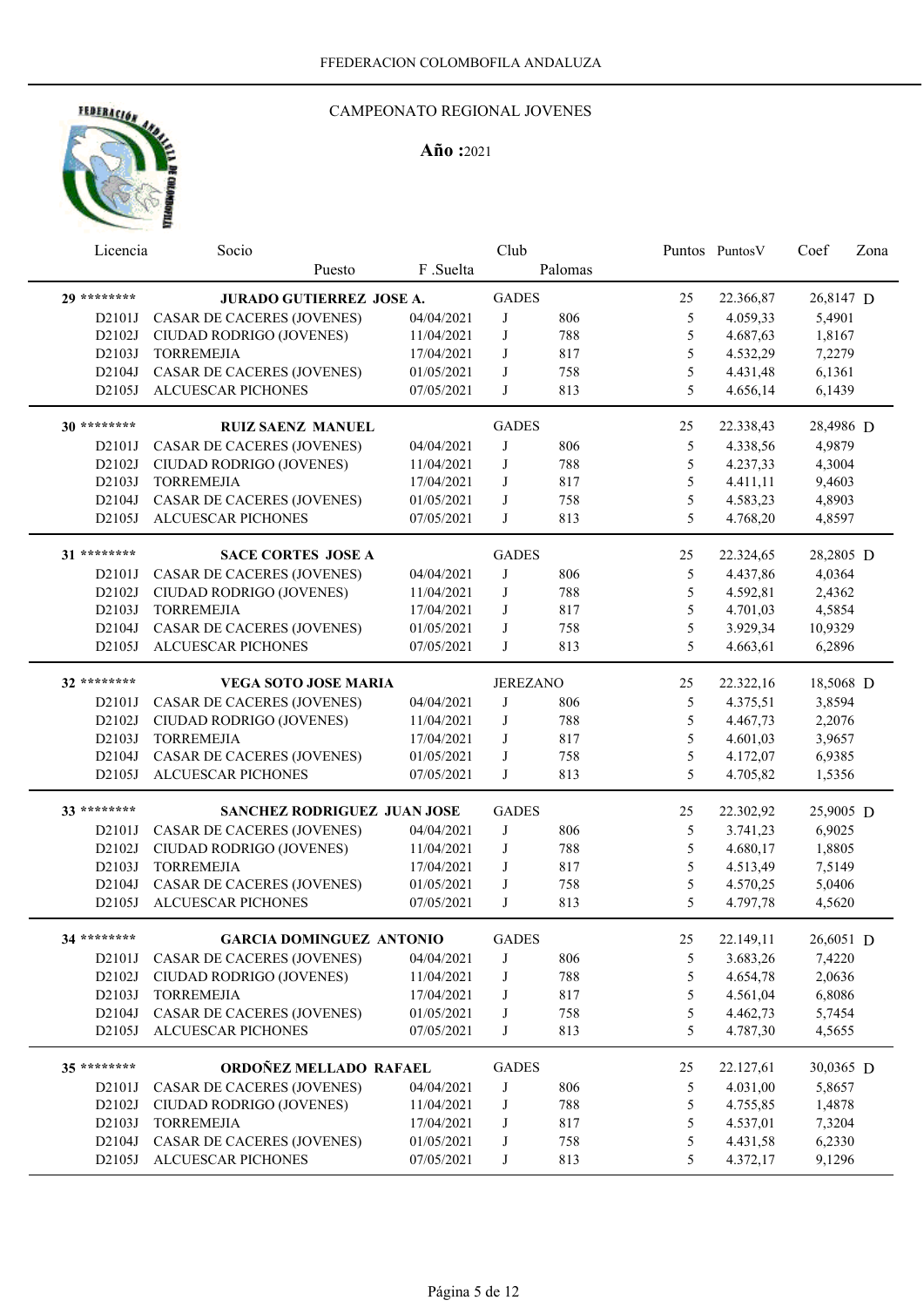

| Licencia     | Socio                             |            | Club            |                        |    | Puntos Puntos V | Coef      | Zona |
|--------------|-----------------------------------|------------|-----------------|------------------------|----|-----------------|-----------|------|
|              | Puesto                            | F .Suelta  |                 | Palomas                |    |                 |           |      |
| 36 ********* | <b>MORENO MELLADO JOAQUIN</b>     |            | <b>GADES</b>    |                        | 25 | 22.076,46       | 29,7033 D |      |
| D2101J       | <b>CASAR DE CACERES (JOVENES)</b> | 04/04/2021 | J               | 806                    | 5  | 4.085,59        | 5,3877    |      |
| D2102J       | CIUDAD RODRIGO (JOVENES)          | 11/04/2021 | J               | 788                    | 5  | 4.518,61        | 2,7766    |      |
| D2103J       | <b>TORREMEJIA</b>                 | 17/04/2021 | J               | 817                    | 5  | 4.478,42        | 8,2298    |      |
| D2104J       | CASAR DE CACERES (JOVENES)        | 01/05/2021 | J               | 758                    | 5  | 4.316,47        | 7,2809    |      |
| D2105J       | <b>ALCUESCAR PICHONES</b>         | 07/05/2021 | J               | 813                    | 5  | 4.677,37        | 6,0283    |      |
|              |                                   |            |                 |                        |    |                 |           |      |
| $37******$   | <b>ARAGON GUZMAN JOSE S.</b>      |            | <b>LA JANDA</b> |                        | 25 | 22.073,92       | 14,7379 D |      |
| D2101J       | <b>CASAR DE CACERES (JOVENES)</b> | 04/04/2021 | $_{\rm J}$      | 806                    | 5  | 4.364,94        | 3,2350    |      |
| D2102J       | CIUDAD RODRIGO (JOVENES)          | 11/04/2021 | J               | 788                    | 5  | 3.877,15        | 4,4216    |      |
| D2103J       | <b>TORREMEJIA</b>                 | 17/04/2021 | J               | 817                    | 5  | 4.674,61        | 1,5869    |      |
| D2104J       | CASAR DE CACERES (JOVENES)        | 01/05/2021 | J               | 758                    | 5  | 4.388,94        | 3,2602    |      |
| D2105J       | ALCUESCAR PICHONES                | 07/05/2021 | J               | 813                    | 5  | 4.768,28        | 2,2342    |      |
| 38 ********* | <b>NIETO DIAZ ANGEL JOSE</b>      |            |                 | <b>CC.BARRIO NUEVO</b> | 25 | 22.061,90       | 20,4311 D |      |
| D2101J       | <b>CASAR DE CACERES (JOVENES)</b> | 04/04/2021 | J               | 806                    | 5  | 4.656,57        | 1,8383    |      |
| D2102J       | CIUDAD RODRIGO (JOVENES)          | 11/04/2021 | J               | 788                    | 5  | 4.144,28        | 3,8287    |      |
| D2103J       | <b>TORREMEJIA</b>                 | 17/04/2021 | J               | 817                    | 5  | 4.329,24        | 6,6495    |      |
| D2104J       | CASAR DE CACERES (JOVENES)        | 01/05/2021 | J               | 758                    | 5  | 4.289,32        | 5,2186    |      |
| D2105J       | <b>ALCUESCAR PICHONES</b>         | 07/05/2021 | J               | 813                    | 5  | 4.642,49        | 2,8960    |      |
|              |                                   |            |                 |                        |    |                 |           |      |
| 39 ********  | <b>GARCIA LACALLE RAFAEL</b>      |            |                 | <b>JEREZANO</b>        | 25 | 22.017,07       | 18,0262 D |      |
| D2101J       | <b>CASAR DE CACERES (JOVENES)</b> | 04/04/2021 | J               | 806                    | 5  | 4.111,65        | 4,7323    |      |
| D2102J       | CIUDAD RODRIGO (JOVENES)          | 11/04/2021 | J               | 788                    | 5  | 4.445,13        | 2,3641    |      |
| D2103J       | <b>TORREMEJIA</b>                 | 17/04/2021 | J               | 817                    | 5  | 4.676,03        | 2,2324    |      |
| D2104J       | <b>CASAR DE CACERES (JOVENES)</b> | 01/05/2021 | J               | 758                    | 5  | 4.131,94        | 5,9500    |      |
| D2105J       | <b>ALCUESCAR PICHONES</b>         | 07/05/2021 | J               | 813                    | 5  | 4.652,32        | 2,7474    |      |
|              |                                   |            |                 |                        |    |                 |           |      |
| 40 ********  | <b>BARBA LISTAN DAVID</b>         |            | <b>GADES</b>    |                        | 25 | 21.995,98       | 31,1972 D |      |
| D2101J       | <b>CASAR DE CACERES (JOVENES)</b> | 04/04/2021 | J               | 806                    | 5  | 4.443,64        | 4,2622    |      |
| D2102J       | CIUDAD RODRIGO (JOVENES)          | 11/04/2021 | J               | 788                    | 5  | 4.087,57        | 4,9198    |      |
| D2103J       | <b>TORREMEJIA</b>                 | 17/04/2021 | J               | 817                    | 5  | 4.476,96        | 8,4549    |      |
| D2104J       | CASAR DE CACERES (JOVENES)        | 01/05/2021 | J               | 758                    | 5  | 4.338,93        | 7,1470    |      |
| D2105J       | <b>ALCUESCAR PICHONES</b>         | 07/05/2021 | J               | 813                    | 5  | 4.648,88        | 6,4133    |      |
| 41 ********  | <b>GARCIA BARBA ANTONIO</b>       |            | <b>GADES</b>    |                        | 25 | 21.974,34       | 29,9834 D |      |
| D2101J       | <b>CASAR DE CACERES (JOVENES)</b> | 04/04/2021 | J               | 806                    | 5  | 3.943,14        | 6,2403    |      |
| D2102J       | CIUDAD RODRIGO (JOVENES)          | 11/04/2021 | J               | 788                    | 5  | 4.634,78        | 2,1192    |      |
| D2103J       | <b>TORREMEJIA</b>                 | 17/04/2021 | J               | 817                    | 5  | 4.587,24        | 6,1474    |      |
| D2104J       | CASAR DE CACERES (JOVENES)        | 01/05/2021 | J               | 758                    | 5  | 4.439,11        | 5,8397    |      |
| D2105J       | ALCUESCAR PICHONES                | 07/05/2021 | J               | 813                    | 5  | 4.370,07        | 9,6368    |      |
|              |                                   |            |                 |                        |    |                 |           |      |
| 42 ********  | <b>LORENZO SANCHEZ DOMINGO</b>    |            | <b>GADES</b>    |                        | 25 | 21.851,86       | 33,5493 D |      |
| D2101J       | <b>CASAR DE CACERES (JOVENES)</b> | 04/04/2021 | J               | 806                    | 5  | 4.211,84        | 5,0119    |      |
| D2102J       | CIUDAD RODRIGO (JOVENES)          | 11/04/2021 | J               | 788                    | 5  | 4.494,15        | 2,9180    |      |
| D2103J       | <b>TORREMEJIA</b>                 | 17/04/2021 | J               | 817                    | 5  | 4.314,10        | 10,5540   |      |
| D2104J       | CASAR DE CACERES (JOVENES)        | 01/05/2021 | J               | 758                    | 5  | 4.295,22        | 7,5634    |      |
| D2105J       | ALCUESCAR PICHONES                | 07/05/2021 | J               | 813                    | 5  | 4.536,55        | 7,5020    |      |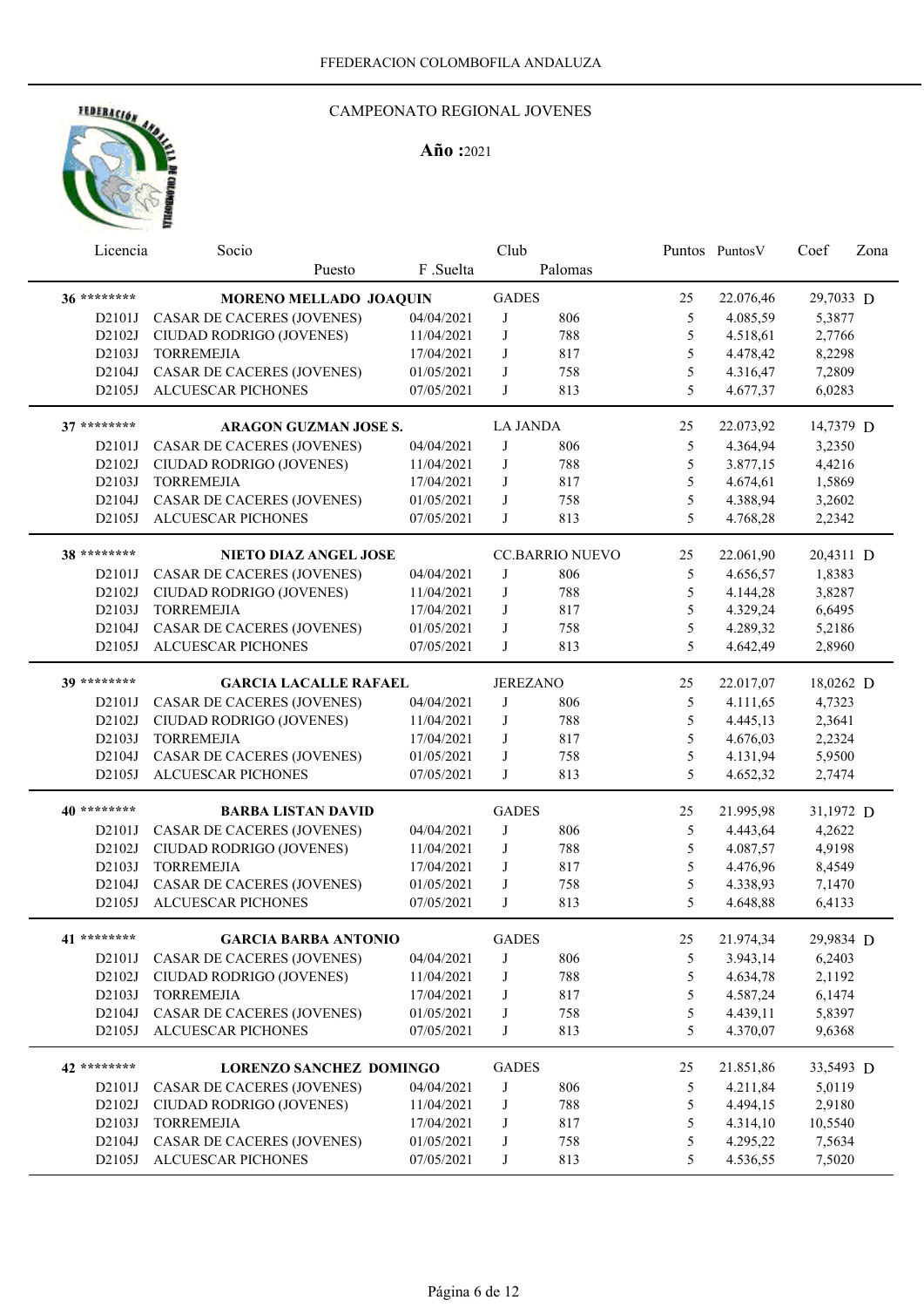

| Licencia     | Socio                                   |            | Club            |                        |               | Puntos Puntos V | Coef      | Zona |
|--------------|-----------------------------------------|------------|-----------------|------------------------|---------------|-----------------|-----------|------|
|              | Puesto                                  | F.Suelta   |                 | Palomas                |               |                 |           |      |
| 43 ********* | DEL MORAL DAZA J, ANTONIO               |            | <b>JEREZANO</b> |                        | 25            | 21.845,20       | 33,2438 D |      |
| D2101J       | <b>CASAR DE CACERES (JOVENES)</b>       | 04/04/2021 | J               | 806                    | 5             | 3.871,79        | 7,1700    |      |
| D2102J       | CIUDAD RODRIGO (JOVENES)                | 11/04/2021 | J               | 788                    | 5             | 4.633,94        | 2,1968    |      |
| D2103J       | <b>TORREMEJIA</b>                       | 17/04/2021 | J               | 817                    | 5             | 4.470,17        | 8,5783    |      |
| D2104J       | <b>CASAR DE CACERES (JOVENES)</b>       | 01/05/2021 | J               | 758                    | 5             | 4.393,44        | 6,7280    |      |
| D2105J       | ALCUESCAR PICHONES                      | 07/05/2021 | J               | 813                    | 5             | 4.475,86        | 8,5707    |      |
| 44 ********* | <b>AMORES DIAZ PEDRO J.</b>             |            |                 | <b>CC.BARRIO NUEVO</b> | 25            | 21.759,02       | 18,837 D  |      |
| D2101J       | <b>CASAR DE CACERES (JOVENES)</b>       | 04/04/2021 | J               | 806                    | 5             | 4.571,47        | 2,4539    |      |
| D2102J       | CIUDAD RODRIGO (JOVENES)                | 11/04/2021 | J               | 788                    | 5             | 3.580,03        | 5,4625    |      |
| D2103J       | <b>TORREMEJIA</b>                       | 17/04/2021 | J               | 817                    | $\mathfrak s$ | 4.491,66        | 4,3345    |      |
| D2104J       |                                         | 01/05/2021 | J               | 758                    | 5             | 4.471,00        |           |      |
|              | CASAR DE CACERES (JOVENES)              |            | J               |                        | 5             |                 | 3,8853    |      |
| D2105J       | ALCUESCAR PICHONES                      | 07/05/2021 |                 | 813                    |               | 4.644,86        | 2,7008    |      |
| 45 ********  | <b>REYES DOMINGUEZ LUCAS</b>            |            | <b>GADES</b>    |                        | 25            | 21.453,48       | 35,8562 D |      |
| D2101J       | <b>CASAR DE CACERES (JOVENES)</b>       | 04/04/2021 | J               | 806                    | 5             | 4.318,50        | 4,2414    |      |
| D2102J       | CIUDAD RODRIGO (JOVENES)                | 11/04/2021 | J               | 788                    | 5             | 4.210,86        | 4,0450    |      |
| D2103J       | <b>TORREMEJIA</b>                       | 17/04/2021 | J               | 817                    | 5             | 4.273,63        | 11,1166   |      |
| D2104J       | <b>CASAR DE CACERES (JOVENES)</b>       | 01/05/2021 | J               | 758                    | 5             | 4.264,26        | 7,9790    |      |
| D2105J       | <b>ALCUESCAR PICHONES</b>               | 07/05/2021 | J               | 813                    | 5             | 4.386,23        | 8,4742    |      |
| 46 ********  | <b>ALMAGRO GOMEZ J. MANUEL</b>          |            | <b>JEREZANO</b> |                        | 25            | 21.420,32       | 24,7144 D |      |
| D2101J       | <b>CASAR DE CACERES (JOVENES)</b>       | 04/04/2021 | J               | 806                    | 5             | 3.790,47        | 6,2904    |      |
| D2102J       | CIUDAD RODRIGO (JOVENES)                | 11/04/2021 | J               | 788                    | 5             | 4.355,18        | 2,8042    |      |
| D2103J       | <b>TORREMEJIA</b>                       | 17/04/2021 | J               | 817                    | 5             | 4.478,60        | 5,8187    |      |
| D2104J       | <b>CASAR DE CACERES (JOVENES)</b>       | 01/05/2021 | J               | 758                    | 5             | 4.320,98        | 5,4486    |      |
| D2105J       | ALCUESCAR PICHONES                      | 07/05/2021 | J               | 813                    | 5             | 4.475,09        | 4,3525    |      |
|              |                                         |            |                 |                        |               |                 |           |      |
| 47 ********  | ******<br><b>GUERRERO &amp; SAUCEDO</b> |            | <b>LA PAZ</b>   |                        | 25            | 21.250,00       | 17,5193 D |      |
| D2101J       | CASAR DE CACERES (JOVENES)              | 04/04/2021 | J               | 806                    | 5             | 3.756,08        | 6,6263    |      |
| D2102J       | CIUDAD RODRIGO (JOVENES)                | 11/04/2021 | J               | 788                    | 5             | 3.298,88        | 5,8191    |      |
| D2103J       | <b>TORREMEJIA</b>                       | 17/04/2021 | J               | 817                    | 5             | 4.751,38        | 1,6958    |      |
| D2104J       | <b>CASAR DE CACERES (JOVENES)</b>       | 01/05/2021 | J               | 758                    | 5             | 4.683,80        | 1,8675    |      |
| D2105J       | <b>ALCUESCAR PICHONES</b>               | 07/05/2021 | J               | 813                    | 5             | 4.759,86        | 1,5106    |      |
| 48 ********  | <b>ESPINOSA RODRIGUEZ ENRIQUE</b>       |            | <b>GADES</b>    |                        | 25            | 21.233,54       | 38,2523 D |      |
| D2101J       | <b>CASAR DE CACERES (JOVENES)</b>       | 04/04/2021 | J               | 806                    | 5             | 3.840,61        | 6,0042    |      |
| D2102J       | CIUDAD RODRIGO (JOVENES)                | 11/04/2021 | J               | 788                    | $\mathfrak s$ | 4.602,00        | 2,4132    |      |
| D2103J       | <b>TORREMEJIA</b>                       | 17/04/2021 | J               | 817                    | 5             | 4.227,94        | 11,9486   |      |
| D2104J       | CASAR DE CACERES (JOVENES)              | 01/05/2021 | J               | 758                    | 5             | 4.193,35        | 8,6468    |      |
| D2105J       | <b>ALCUESCAR PICHONES</b>               | 07/05/2021 | J               | 813                    | 5             | 4.369,64        | 9,2395    |      |
| 49 ********  | ******                                  |            |                 |                        |               |                 |           |      |
|              | TANDEM MUÑOZ-RAMIREZ                    |            |                 | <b>CC.BARRIO NUEVO</b> | 25            | 21.208,07       | 23,5254 D |      |
| D2101J       | <b>CASAR DE CACERES (JOVENES)</b>       | 04/04/2021 | J               | 806                    | 5             | 4.423,42        | 3,7365    |      |
| D2102J       | CIUDAD RODRIGO (JOVENES)                | 11/04/2021 | J               | 788                    | 5             | 3.806,53        | 4,6922    |      |
| D2103J       | <b>TORREMEJIA</b>                       | 17/04/2021 | J               | 817                    | 5             | 4.450,38        | 3,3170    |      |
| D2104J       | <b>CASAR DE CACERES (JOVENES)</b>       | 01/05/2021 | J               | 758                    | 5             | 4.061,45        | 6,1004    |      |
| D2105J       | ALCUESCAR PICHONES                      | 07/05/2021 | J               | 813                    | 5             | 4.466,29        | 5,6793    |      |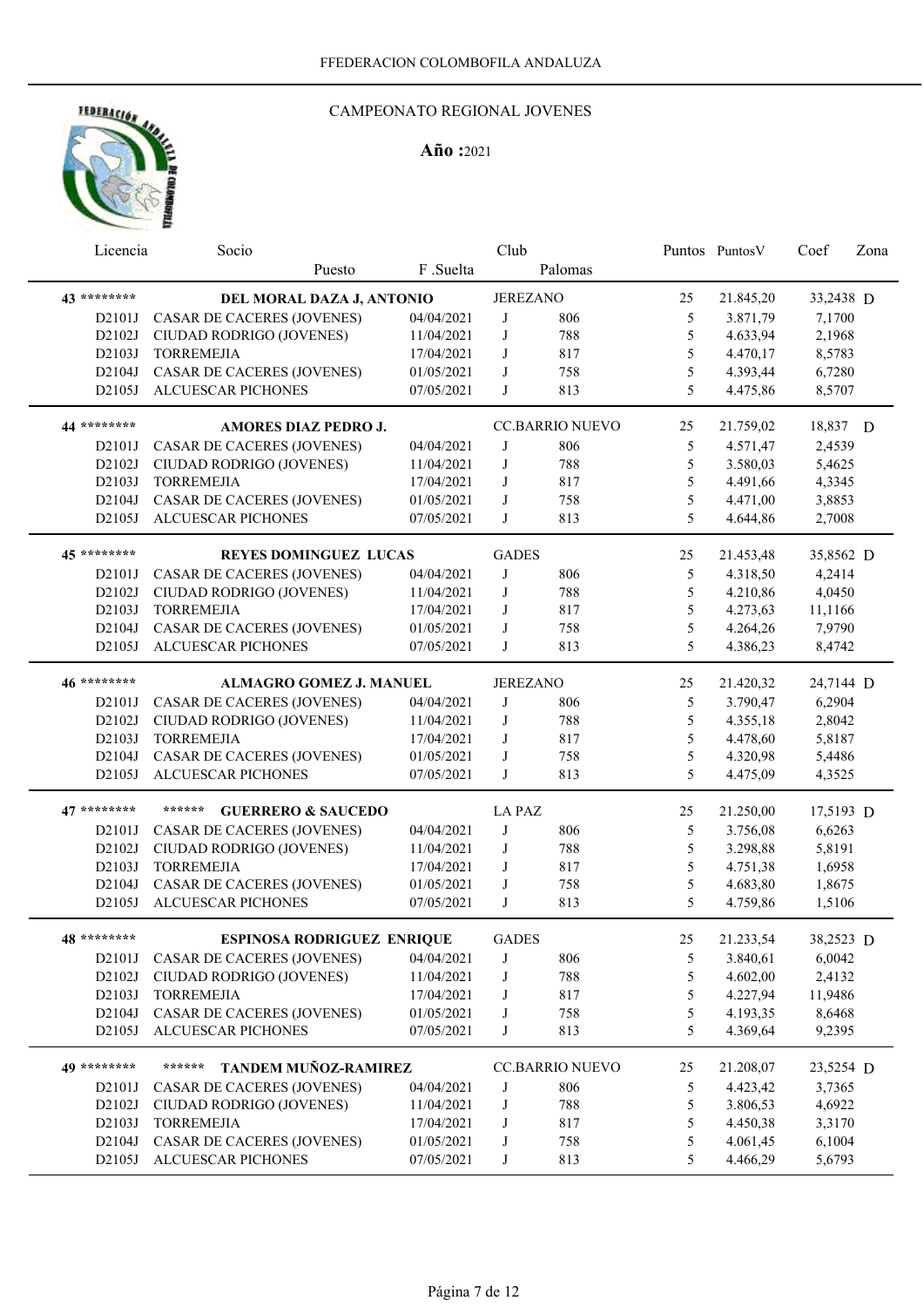

| Licencia    | Socio                             |            | Club            |                        |               | Puntos PuntosV | Coef      | Zona |
|-------------|-----------------------------------|------------|-----------------|------------------------|---------------|----------------|-----------|------|
|             | Puesto                            | F .Suelta  |                 | Palomas                |               |                |           |      |
| 50 ******** | ******<br>HNOS. RODRIGUEZ LAVI    |            |                 | <b>JEREZANO</b>        | 25            | 21.133,24      | 27,6914 D |      |
| D2101J      | CASAR DE CACERES (JOVENES)        | 04/04/2021 | J               | 806                    | 5             | 4.334,79       | 3,7075    |      |
| D2102J      | CIUDAD RODRIGO (JOVENES)          | 11/04/2021 | J               | 788                    | 5             | 3.753,51       | 5,4920    |      |
| D2103J      | <b>TORREMEJIA</b>                 | 17/04/2021 | J               | 817                    | 5             | 4.400,93       | 7,2372    |      |
| D2104J      | <b>CASAR DE CACERES (JOVENES)</b> | 01/05/2021 | J               | 758                    | 5             | 4.142,42       | 7,2418    |      |
| D2105J      | ALCUESCAR PICHONES                | 07/05/2021 | J               | 813                    | 5             | 4.501,59       | 4,0129    |      |
|             |                                   |            |                 |                        |               |                |           |      |
| 51 ******** | <b>LORENZO GOMEZ J. ANTONIO</b>   |            | <b>GADES</b>    |                        | 25            | 21.128,61      | 39,3398 D |      |
| D2101J      | <b>CASAR DE CACERES (JOVENES)</b> | 04/04/2021 | J               | 806                    | 5             | 4.067,91       | 5,2662    |      |
| D2102J      | CIUDAD RODRIGO (JOVENES)          | 11/04/2021 | J               | 788                    | $\mathfrak s$ | 4.346,78       | 3,8510    |      |
| D2103J      | <b>TORREMEJIA</b>                 | 17/04/2021 | J               | 817                    | 5             | 4.174,21       | 12,5701   |      |
| D2104J      | <b>CASAR DE CACERES (JOVENES)</b> | 01/05/2021 | J               | 758                    | 5             | 4.208,62       | 8,2962    |      |
| D2105J      | ALCUESCAR PICHONES                | 07/05/2021 | J               | 813                    | 5             | 4.331,09       | 9,3563    |      |
| 52 ******** | ZARAZAGA BERNAL MANUEL            |            | <b>GADES</b>    |                        | 25            | 20.782,74      | 42,9943 D |      |
| D2101J      | CASAR DE CACERES (JOVENES)        | 04/04/2021 | J               | 806                    | 5             | 4.546,00       | 3,2996    |      |
| D2102J      | CIUDAD RODRIGO (JOVENES)          | 11/04/2021 | J               | 788                    | 5             | 4.139,70       | 4,4906    |      |
| D2103J      | <b>TORREMEJIA</b>                 | 17/04/2021 | J               | 817                    | 5             | 4.042,57       | 13,8916   |      |
| D2104J      | <b>CASAR DE CACERES (JOVENES)</b> | 01/05/2021 | J               | 758                    | 5             | 3.845,47       | 11,5713   |      |
| D2105J      | ALCUESCAR PICHONES                | 07/05/2021 | J               | 813                    | 5             | 4.209,00       | 9,7412    |      |
|             |                                   |            |                 |                        |               |                |           |      |
| 53 ******** | PEREZ REYES DIEGO                 |            | <b>LA JANDA</b> |                        | 23            | 20.708,41      | 10,9238 D |      |
| D2101J      | <b>CASAR DE CACERES (JOVENES)</b> | 04/04/2021 | J               | 806                    | 5             | 4.492,03       | 2,7619    |      |
| D2102J      | CIUDAD RODRIGO (JOVENES)          | 11/04/2021 | J               | 788                    | 3             | 2.272,33       | 1,9734    |      |
| D2103J      | <b>TORREMEJIA</b>                 | 17/04/2021 | J               | 817                    | 5             | 4.486,49       | 2,9239    |      |
| D2104J      | <b>CASAR DE CACERES (JOVENES)</b> | 01/05/2021 | J               | 758                    | 5             | 4.690,29       | 0,9606    |      |
| D2105J      | <b>ALCUESCAR PICHONES</b>         | 07/05/2021 | J               | 813                    | 5             | 4.767,27       | 2,3040    |      |
| 54 ******** | <b>DOMINGUEZ ALVAREZ JUANI</b>    |            |                 | <b>JEREZANO</b>        | 25            | 20.582,99      | 34,037 D  |      |
| D2101J      | <b>CASAR DE CACERES (JOVENES)</b> | 04/04/2021 | J               | 806                    | 5             | 3.091,26       | 8,4228    |      |
| D2102J      | CIUDAD RODRIGO (JOVENES)          | 11/04/2021 | J               | 788                    | 5             | 3.865,05       | 5,9687    |      |
| D2103J      | <b>TORREMEJIA</b>                 | 17/04/2021 | J               | 817                    | 5             | 4.648,19       | 5,6660    |      |
| D2104J      | <b>CASAR DE CACERES (JOVENES)</b> | 01/05/2021 | $_{\rm J}$      | 758                    | 5             | 4.398,40       | 6,6807    |      |
| D2105J      | <b>ALCUESCAR PICHONES</b>         | 07/05/2021 | J               | 813                    | 5             | 4.580,09       | 7,2988    |      |
|             |                                   |            |                 |                        |               |                |           |      |
| 55 ******** | <b>BERMUDEZ PONCE JUAN MANUE</b>  |            |                 | <b>CC.BARRIO NUEVO</b> | 24            | 20.380,60      | 18,6552 D |      |
|             | D2101J CASAR DE CACERES (JOVENES) | 04/04/2021 | J               | 806                    | 5             | 3.948,73       | 5,4138    |      |
| D2102J      | CIUDAD RODRIGO (JOVENES)          | 11/04/2021 | J               | 788                    | 4             | 2.692,72       | 4,4343    |      |
| D2103J      | <b>TORREMEJIA</b>                 | 17/04/2021 | J               | 817                    | 5             | 4.393,13       | 4,1423    |      |
| D2104J      | CASAR DE CACERES (JOVENES)        | 01/05/2021 | J               | 758                    | 5             | 4.746,09       | 0,5831    |      |
| D2105J      | <b>ALCUESCAR PICHONES</b>         | 07/05/2021 | J               | 813                    | 5             | 4.599,93       | 4,0817    |      |
| 56 ******** | PEREZ RAMIREZ MIGUEL              |            |                 | <b>JEREZANO</b>        | 25            | 20.189,92      | 30,2493 D |      |
| D2101J      | <b>CASAR DE CACERES (JOVENES)</b> | 04/04/2021 | J               | 806                    | 5             | 2.937,81       | 7,5996    |      |
| D2102J      | CIUDAD RODRIGO (JOVENES)          | 11/04/2021 | J               | 788                    | 5             | 4.332,07       | 3,0007    |      |
| D2103J      | <b>TORREMEJIA</b>                 | 17/04/2021 | J               | 817                    | 5             | 4.516,71       | 5,4873    |      |
| D2104J      | CASAR DE CACERES (JOVENES)        | 01/05/2021 | J               | 758                    | 5             | 4.070,72       | 8,0023    |      |
| D2105J      | ALCUESCAR PICHONES                | 07/05/2021 | J               | 813                    | 5             | 4.332,61       | 6,1594    |      |
|             |                                   |            |                 |                        |               |                |           |      |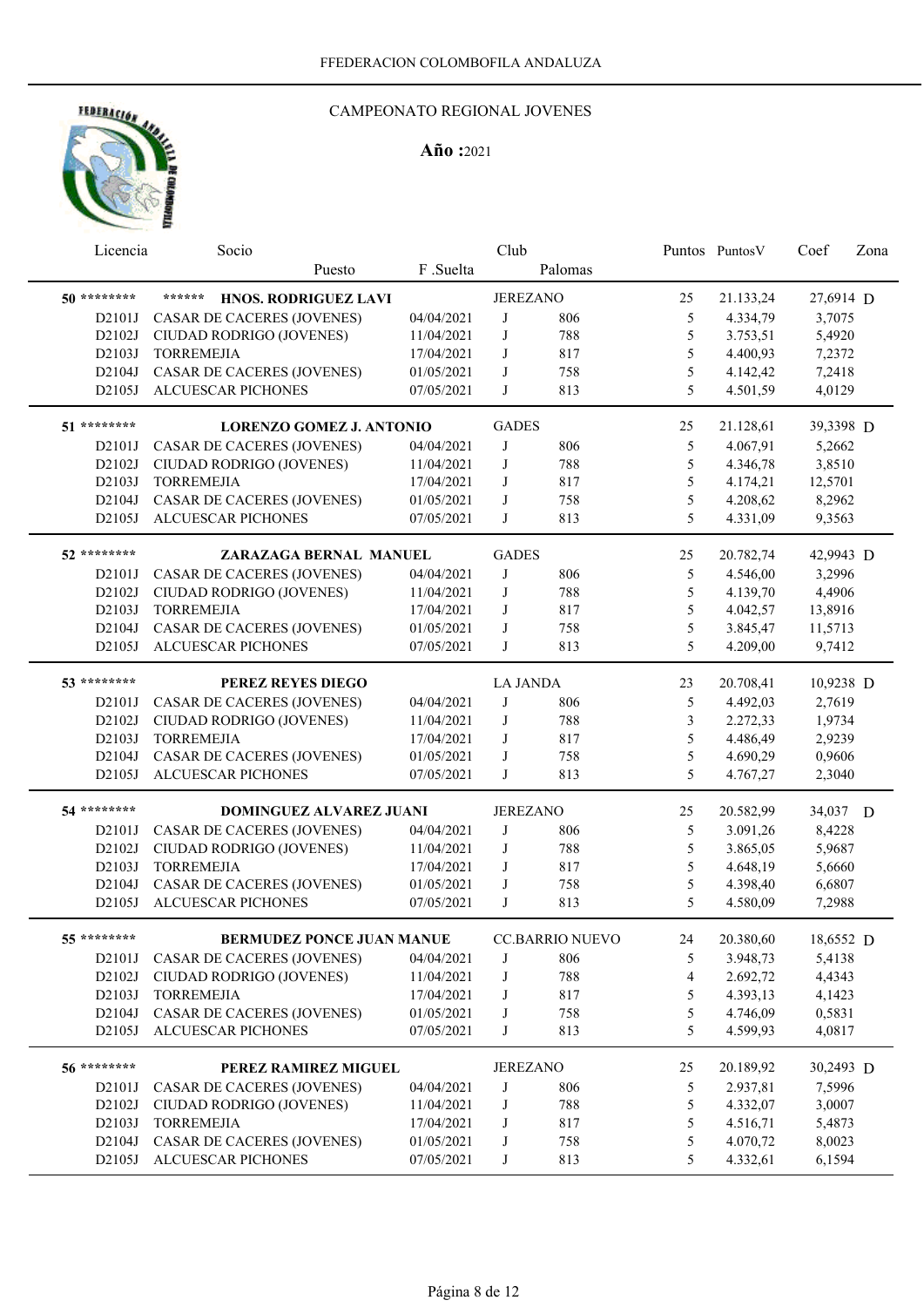

|              | Licencia                         | Socio                                  |            | Club            |                        |                | Puntos Puntos V | Coef      | Zona |
|--------------|----------------------------------|----------------------------------------|------------|-----------------|------------------------|----------------|-----------------|-----------|------|
|              |                                  | Puesto                                 | F .Suelta  |                 | Palomas                |                |                 |           |      |
| 57 ********  |                                  | PEREZ GARCIA SALVADOR                  |            |                 | <b>CC.BARRIO NUEVO</b> | 24             | 20.172,78       | 22,2543 D |      |
|              | D2101J                           | CASAR DE CACERES (JOVENES)             | 04/04/2021 | J               | 806                    | 5              | 3.851,35        | 5,5963    |      |
|              | D2102J                           | CIUDAD RODRIGO (JOVENES)               | 11/04/2021 | J               | 788                    | $\overline{4}$ | 3.128,55        | 3,5710    |      |
|              | D2103J                           | <b>TORREMEJIA</b>                      | 17/04/2021 | J               | 817                    | 5              | 4.107,00        | 7,2605    |      |
|              | D2104J                           | CASAR DE CACERES (JOVENES)             | 01/05/2021 | J               | 758                    | 5              | 4.399,22        | 2,9394    |      |
|              | D2105J                           | ALCUESCAR PICHONES                     | 07/05/2021 | J               | 813                    | 5              | 4.686,66        | 2,8871    |      |
| 58 ********* |                                  | <b>ARAGON GUZMAN FRANCISCO</b>         |            |                 | <b>CC.BARRIO NUEVO</b> | 23             | 20.014,87       | 17,5287 D |      |
|              | D2101J                           | <b>CASAR DE CACERES (JOVENES)</b>      | 04/04/2021 | J               | 806                    | 5              | 3.961,96        | 5,0037    |      |
|              | D2102J                           | CIUDAD RODRIGO (JOVENES)               | 11/04/2021 | J               | 788                    | 3              | 2.465,21        | 2,7594    |      |
|              | D2103J                           | <b>TORREMEJIA</b>                      | 17/04/2021 | J               | 817                    | 5              | 4.422,40        | 4,0085    |      |
|              | D2104J                           | CASAR DE CACERES (JOVENES)             | 01/05/2021 | J               | 758                    | $\mathfrak s$  | 4.513,30        | 2,0671    |      |
|              | D2105J                           | ALCUESCAR PICHONES                     | 07/05/2021 | J               | 813                    | 5              | 4.652,00        | 3,6900    |      |
| 59 ********* |                                  | <b>VALENZUELA MARTIN RAFAEL</b>        |            | <b>JEREZANO</b> |                        | 25             | 18.534,60       | 38,0643 D |      |
|              | D2101J                           | CASAR DE CACERES (JOVENES)             | 04/04/2021 | J               | 806                    | 5              | 3.424,93        | 7,2083    |      |
|              | D2102J                           | CIUDAD RODRIGO (JOVENES)               | 11/04/2021 | J               | 788                    | 5              | 2.706,46        | 7,3615    |      |
|              | D2103J                           | <b>TORREMEJIA</b>                      | 17/04/2021 | J               | 817                    | 5              | 4.046,33        | 9,9893    |      |
|              | D2104J                           | CASAR DE CACERES (JOVENES)             | 01/05/2021 | J               | 758                    | 5              | 4.196,26        | 6,5905    |      |
|              | D2105J                           | ALCUESCAR PICHONES                     | 07/05/2021 | J               | 813                    | 5              | 4.160,62        | 6,9147    |      |
| 60 ********* |                                  | ******<br><b>GONZALO VALERO JUNIOR</b> |            | <b>LA PAZ</b>   |                        | 20             | 18.232,75       | 11,0662 D |      |
|              | D2101J                           | CASAR DE CACERES (JOVENES)             | 04/04/2021 | J               | 806                    | 5              | 4.342,39        | 4,1117    |      |
|              | D2102J                           | CIUDAD RODRIGO (JOVENES)               | 11/04/2021 | J               | 788                    | 5              | 4.663,60        | 1,0432    |      |
|              | D2103J                           | <b>TORREMEJIA</b>                      | 17/04/2021 | J               | 817                    | 5              | 4.492,37        | 4,4883    |      |
|              | D2105J                           | <b>ALCUESCAR PICHONES</b>              | 07/05/2021 | J               | 813                    | 5              | 4.734,39        | 1,4230    |      |
| 61 ********  |                                  | <b>CORDERO RAMOS JOAQUIN</b>           |            | <b>JEREZANO</b> |                        | 20             | 18.057,45       | 13,8333 D |      |
|              | D2101J                           | <b>CASAR DE CACERES (JOVENES)</b>      | 04/04/2021 | J               | 806                    | 5              | 4.703,62        | 1,5246    |      |
|              | D2102J                           | CIUDAD RODRIGO (JOVENES)               | 11/04/2021 | J               | 788                    | 5              | 4.349,20        | 2,8616    |      |
|              | D2103J                           | <b>TORREMEJIA</b>                      | 17/04/2021 | J               | 817                    | 5              | 4.418,02        | 6,6747    |      |
|              | D2104J                           | CASAR DE CACERES (JOVENES)             | 01/05/2021 | J               | 758                    | 5              | 4.586,61        | 2,7724    |      |
| 62 ********  |                                  | <b>MARTINEZ ONETO MANUEL</b>           |            | <b>LA PAZ</b>   |                        | 20             | 18.050,09       | 12,8242 D |      |
|              | D2101J                           | CASAR DE CACERES (JOVENES)             | 04/04/2021 | J               | 806                    | 5              | 4.728,34        | 1,3245    |      |
|              | D <sub>2</sub> 10 <sub>2</sub> J | CIUDAD RODRIGO (JOVENES)               | 11/04/2021 | J               | 788                    | 5              | 4.350,40        | 2,9096    |      |
|              | D2104J                           | CASAR DE CACERES (JOVENES)             | 01/05/2021 | J               | 758                    | 5              | 4.432,49        | 4,0956    |      |
|              | D2105J                           | ALCUESCAR PICHONES                     | 07/05/2021 | J               | 813                    | 5              | 4.538,86        | 4,4945    |      |
| 63 ********* |                                  | GONZALEZ CASTRO JOSE A.                |            | <b>GADES</b>    |                        | 20             | 17.985,41       | 25,1627 D |      |
|              | D2101J                           | <b>CASAR DE CACERES (JOVENES)</b>      | 04/04/2021 | J               | 806                    | 5              | 4.736,24        | 1,9158    |      |
|              | D2103J                           | <b>TORREMEJIA</b>                      | 17/04/2021 | J               | 817                    | $\mathfrak s$  | 4.493,76        | 7,9103    |      |
|              | D2104J                           | CASAR DE CACERES (JOVENES)             | 01/05/2021 | J               | 758                    | 5              | 4.254,76        | 7,0278    |      |
|              | D2105J                           | ALCUESCAR PICHONES                     | 07/05/2021 | J               | 813                    | 5              | 4.500,65        | 8,3088    |      |
| 64 ********  |                                  | <b>AGUILERA MARTINEZ ANDRES</b>        |            |                 | <b>CC.BARRIO NUEVO</b> | 20             | 17.923,38       | 13,7845 D |      |
|              | D2101J                           | CASAR DE CACERES (JOVENES)             | 04/04/2021 | J               | 806                    | 5              | 4.758,86        | 1,3821    |      |
|              | D2103J                           | <b>TORREMEJIA</b>                      | 17/04/2021 | $_{\rm J}$      | 817                    | $\mathfrak s$  | 4.203,45        | 4,4303    |      |
|              | D2104J                           | CASAR DE CACERES (JOVENES)             | 01/05/2021 | J               | 758                    | $\mathfrak s$  | 4.739,52        | 0,7262    |      |
|              | D2105J                           | ALCUESCAR PICHONES                     | 07/05/2021 | J               | 813                    | 5              | 4.221,55        | 7,2459    |      |
|              |                                  |                                        |            |                 |                        |                |                 |           |      |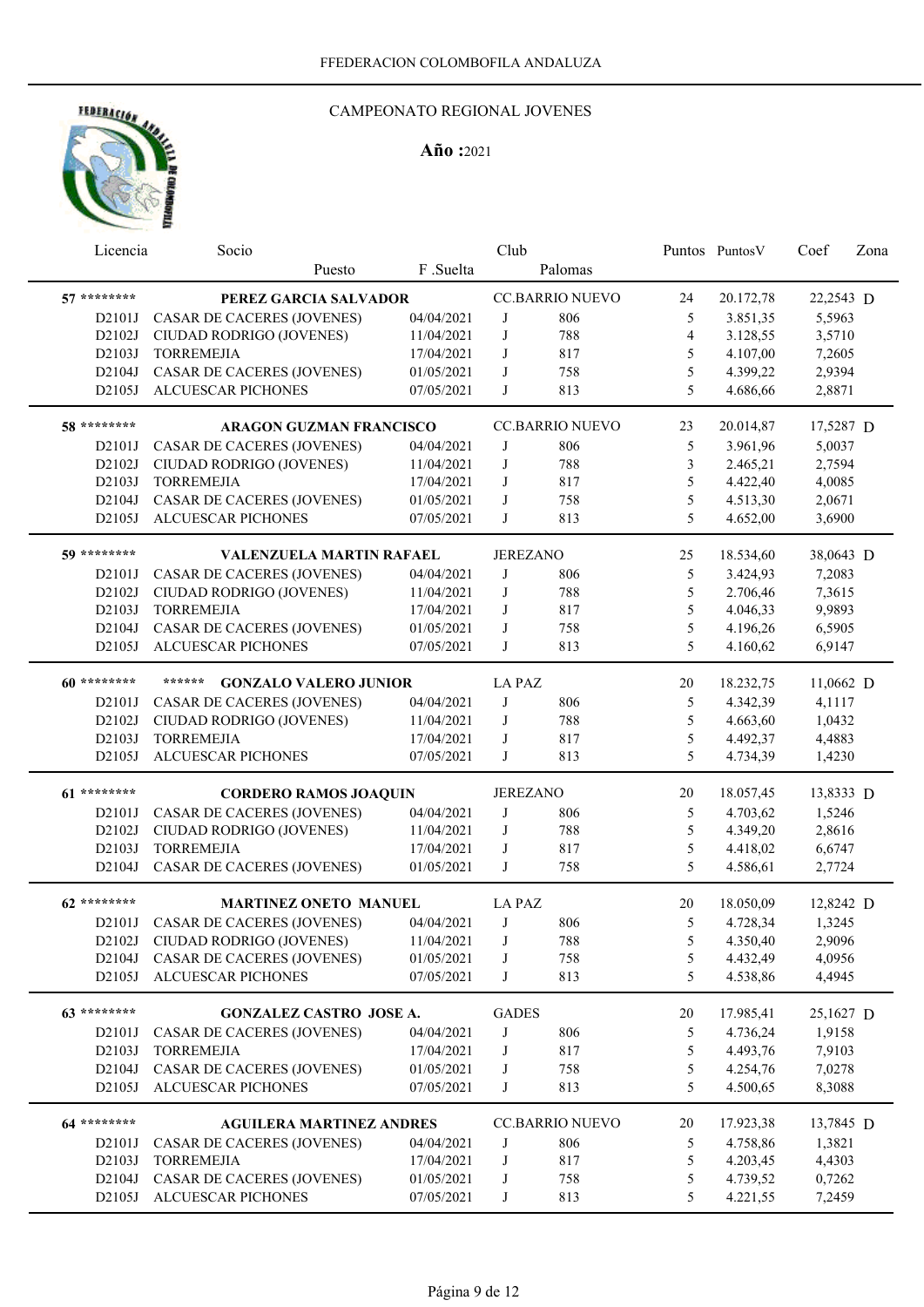

| Licencia     | Socio                             |            | Club            |                        |                | Puntos Puntos V | Coef      | Zona |
|--------------|-----------------------------------|------------|-----------------|------------------------|----------------|-----------------|-----------|------|
|              | Puesto                            | F .Suelta  |                 | Palomas                |                |                 |           |      |
| 65 ********  | <b>CANTERO RESINO JOAQUIN</b>     |            | <b>LA PAZ</b>   |                        | 20             | 17.878,59       | 14,0989 D |      |
| D2102J       | CIUDAD RODRIGO (JOVENES)          | 11/04/2021 | J               | 788                    | 5              | 4.177,96        | 3,8244    |      |
| D2103J       | <b>TORREMEJIA</b>                 | 17/04/2021 | J               | 817                    | 5              | 4.615,17        | 3,3077    |      |
| D2104J       | <b>CASAR DE CACERES (JOVENES)</b> | 01/05/2021 | J               | 758                    | 5              | 4.460,75        | 3,8726    |      |
| D2105J       | <b>ALCUESCAR PICHONES</b>         | 07/05/2021 | J               | 813                    | 5              | 4.624,71        | 3,0942    |      |
|              |                                   |            |                 |                        |                |                 |           |      |
| 66 ********* | <b>MARCHENA SANCHEZ MANUEL</b>    |            | <b>GADES</b>    |                        | 20             | 17.769,38       | 25,9676 D |      |
| D2102J       | CIUDAD RODRIGO (JOVENES)          | 11/04/2021 | J               | 788                    | 5              | 4.356,95        | 3,9032    |      |
| D2103J       | <b>TORREMEJIA</b>                 | 17/04/2021 | J               | 817                    | 5              | 4.555,62        | 7,1604    |      |
| D2104J       | <b>CASAR DE CACERES (JOVENES)</b> | 01/05/2021 | J               | 758                    | 5              | 4.276,12        | 7,9101    |      |
| D2105J       | ALCUESCAR PICHONES                | 07/05/2021 | J               | 813                    | 5              | 4.580,69        | 6,9939    |      |
| 67 ********  | <b>RUIZ DE LA BASTIDA RAMON</b>   |            | <b>GADES</b>    |                        | 22             | 17.680,93       | 34,9335 D |      |
| D2101J       | <b>CASAR DE CACERES (JOVENES)</b> | 04/04/2021 | J               | 806                    | 5              | 3.319,55        | 7,4485    |      |
| D2102J       | CIUDAD RODRIGO (JOVENES)          | 11/04/2021 | J               | 788                    | $\overline{4}$ | 3.227,21        | 3,6707    |      |
| D2103J       | <b>TORREMEJIA</b>                 | 17/04/2021 | J               | 817                    | 3              | 2.582,22        | 6,5678    |      |
| D2104J       | CASAR DE CACERES (JOVENES)        | 01/05/2021 | J               | 758                    | 5              | 4.338,59        | 6,8066    |      |
| D2105J       | ALCUESCAR PICHONES                | 07/05/2021 | J               | 813                    | 5              | 4.213,36        | 10,4399   |      |
| 68 ********* | <b>BRENES MUÑOZ SEBASTIAN</b>     |            |                 | <b>CC.BARRIO NUEVO</b> | 22             | 17.586,90       | 32,768 D  |      |
| D2101J       | <b>CASAR DE CACERES (JOVENES)</b> | 04/04/2021 | J               | 806                    | 5              | 3.763,25        | 6,3793    |      |
| D2102J       |                                   |            | J               |                        |                |                 |           |      |
|              | CIUDAD RODRIGO (JOVENES)          | 11/04/2021 |                 | 788                    | $\mathbf{2}$   | 1.653,41        | 1,8098    |      |
| D2103J       | <b>TORREMEJIA</b>                 | 17/04/2021 | J               | 817                    | 5              | 3.684,41        | 12,3382   |      |
| D2104J       | <b>CASAR DE CACERES (JOVENES)</b> | 01/05/2021 | J               | 758                    | 5<br>5         | 3.986,33        | 6,8346    |      |
| D2105J       | ALCUESCAR PICHONES                | 07/05/2021 | J               | 813                    |                | 4.499,50        | 5,4061    |      |
| 69 ********* | <b>BERNAL CABRERA MANUEL</b>      |            | <b>GADES</b>    |                        | 20             | 17.522,30       | 27,94     | D    |
| D2102J       | CIUDAD RODRIGO (JOVENES)          | 11/04/2021 | J               | 788                    | 5              | 4.237,80        | 3,8650    |      |
| D2103J       | <b>TORREMEJIA</b>                 | 17/04/2021 | J               | 817                    | 5              | 4.315,22        | 10,2080   |      |
| D2104J       | CASAR DE CACERES (JOVENES)        | 01/05/2021 | J               | 758                    | $\mathfrak s$  | 4.371,98        | 6,8798    |      |
| D2105J       | <b>ALCUESCAR PICHONES</b>         | 07/05/2021 | J               | 813                    | 5              | 4.597,30        | 6,9872    |      |
| 70 ********  | <b>BILAL LOUAHABI VIDAL</b>       |            | <b>LA PAZ</b>   |                        | 20             | 17.066,09       | 18,3741 D |      |
| D2101J       | CASAR DE CACERES (JOVENES)        | 04/04/2021 | J               | 806                    | 5              | 3.857,13        | 6,0606    |      |
| D2102J       | CIUDAD RODRIGO (JOVENES)          | 11/04/2021 | J               | 788                    | 5              | 4.157,49        | 3,7893    |      |
| D2103J       | TORREMEJIA                        | 17/04/2021 | $\mathsf{J}$    | 817                    | 5              | 4.521,63        | 3,9430    |      |
| D2105J       | <b>ALCUESCAR PICHONES</b>         | 07/05/2021 | J               | 813                    | 5              | 4.529,84        | 4,5812    |      |
| 71 ********  |                                   |            | <b>LA JANDA</b> |                        | 20             | 17.028,27       | 13,6757 D |      |
|              | <b>MORENO REYES ADRIAN</b>        |            |                 |                        |                |                 |           |      |
| D2101J       | <b>CASAR DE CACERES (JOVENES)</b> | 04/04/2021 | J               | 806                    | 5              | 4.372,24        | 3,8462    |      |
| D2102J       | CIUDAD RODRIGO (JOVENES)          | 11/04/2021 | J               | 788                    | 5              | 3.544,46        | 5,7566    |      |
| D2103J       | <b>TORREMEJIA</b>                 | 17/04/2021 | J               | 817                    | 5              | 4.679,73        | 1,2435    |      |
| D2104J       | CASAR DE CACERES (JOVENES)        | 01/05/2021 | J               | 758                    | 5              | 4.431,84        | 2,8294    |      |
| 72 ********  | <b>LORENZO MASSIP FERNANDO</b>    |            | <b>GADES</b>    |                        | 20             | 16.840,92       | 31,9866 D |      |
| D2102J       | CIUDAD RODRIGO (JOVENES)          | 11/04/2021 | J               | 788                    | 5              | 3.718,51        | 5,7528    |      |
| D2103J       | <b>TORREMEJIA</b>                 | 17/04/2021 | J               | 817                    | $\mathfrak s$  | 4.336,50        | 10,4697   |      |
| D2104J       | CASAR DE CACERES (JOVENES)        | 01/05/2021 | J               | 758                    | $\mathfrak s$  | 4.139,08        | 9,1212    |      |
| D2105J       | ALCUESCAR PICHONES                | 07/05/2021 | J               | 813                    | 5              | 4.646,83        | 6,6429    |      |
|              |                                   |            |                 |                        |                |                 |           |      |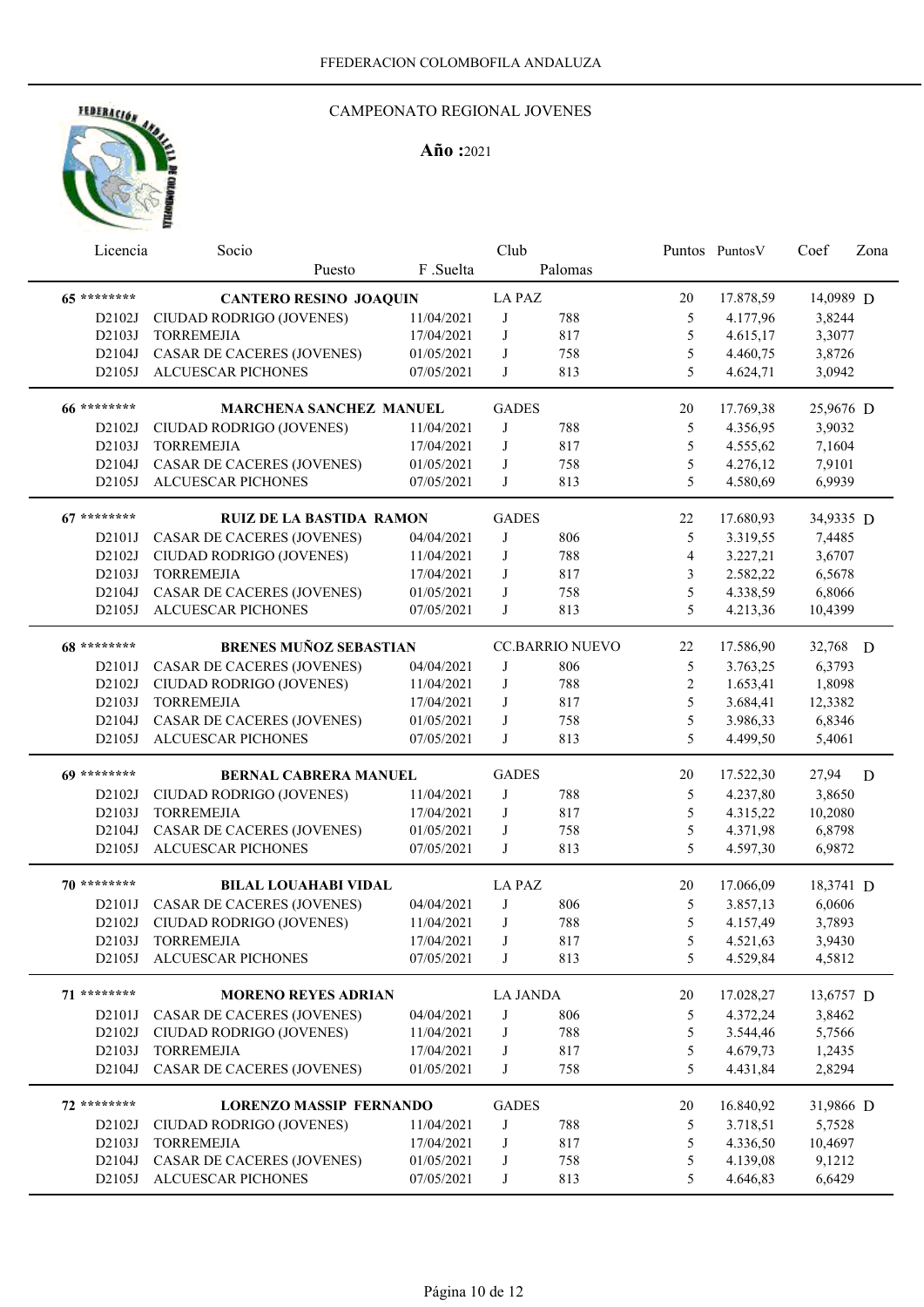

| Licencia           | Socio                                     |            | Club            |                        |                | Puntos Puntos V | Coef      | Zona |
|--------------------|-------------------------------------------|------------|-----------------|------------------------|----------------|-----------------|-----------|------|
|                    | Puesto                                    | F.Suelta   |                 | Palomas                |                |                 |           |      |
| 73 ********        | <b>BAUTI MARTINEZ JOSE</b>                |            | <b>LA PAZ</b>   |                        | 20             | 16.248,90       | 20,914 D  |      |
| D2101J             | CASAR DE CACERES (JOVENES)                | 04/04/2021 | J               | 806                    | 5              | 4.006,68        | 5,4316    |      |
| D2102J             | CIUDAD RODRIGO (JOVENES)                  | 11/04/2021 | $_{\rm J}$      | 788                    | 5              | 3.465,99        | 4,9413    |      |
| D2104J             | <b>CASAR DE CACERES (JOVENES)</b>         | 01/05/2021 | J               | 758                    | 5              | 4.328,90        | 4,9509    |      |
| D2105J             | <b>ALCUESCAR PICHONES</b>                 | 07/05/2021 | J               | 813                    | 5              | 4.447,33        | 5,5902    |      |
| 74 ********        | ******<br><b>GUIMERANS FERNANDEZ LUIS</b> |            | <b>LA JANDA</b> |                        | 15             | 12.931,75       | 19,4903 D |      |
| D2103J             | <b>TORREMEJIA</b>                         | 17/04/2021 | J               | 817                    | 5              | 4.182,03        | 8,7600    |      |
| D2104J             | CASAR DE CACERES (JOVENES)                | 01/05/2021 | J               | 758                    | $\mathfrak s$  | 4.312,51        | 5,2929    |      |
| D2105J             | ALCUESCAR PICHONES                        | 07/05/2021 | J               | 813                    | 5              | 4.437,21        | 5,4374    |      |
| 75 ********        | MANZANO HIDALGO ANTONIO                   |            | <b>GADES</b>    |                        | 15             | 12.709,40       | 21,2213 D |      |
| D2102J             | CIUDAD RODRIGO (JOVENES)                  | 11/04/2021 | J               | 788                    | 5              | 4.081,77        | 3,9450    |      |
| D2103J             | <b>TORREMEJIA</b>                         | 17/04/2021 | J               | 817                    | 5              | 4.422,84        | 9,2461    |      |
| D2104J             | <b>CASAR DE CACERES (JOVENES)</b>         | 01/05/2021 | J               | 758                    | 5              | 4.204,79        | 8,0302    |      |
| 76 ********        | <b>NOBLE CANTERO RAUL</b>                 |            |                 | <b>JEREZANO</b>        | 15             | 12.303,68       | 21,0987 D |      |
| D2101J             | <b>CASAR DE CACERES (JOVENES)</b>         | 04/04/2021 | J               | 806                    | 5              | 3.751,06        | 5,1345    |      |
| D2103J             | <b>TORREMEJIA</b>                         | 17/04/2021 | J               | 817                    | 5              | 4.127,30        | 10,9666   |      |
| D2105J             | <b>ALCUESCAR PICHONES</b>                 | 07/05/2021 | J               | 813                    | 5              | 4.425,32        | 4,9976    |      |
| $77******$         | <b>GONZALEZ RUZ MIGUEL A.</b>             |            |                 | <b>CC.BARRIO NUEVO</b> | 17             | 12.036,89       | 24,4668 D |      |
| D2101J             | <b>CASAR DE CACERES (JOVENES)</b>         | 04/04/2021 | J               | 806                    | 5              | 2.878,69        | 7,8263    |      |
| D2102J             | CIUDAD RODRIGO (JOVENES)                  | 11/04/2021 | J               | 788                    | 2              | 1.444,81        | 2,4126    |      |
| D2103J             | <b>TORREMEJIA</b>                         | 17/04/2021 | J               | 817                    | 5              | 3.319,37        | 11,1110   |      |
| D2104J             | <b>CASAR DE CACERES (JOVENES)</b>         | 01/05/2021 | J               | 758                    | 5              | 4.394,02        | 3,1169    |      |
| 78 ********        | <b>LUQUE SADOC MANUEL</b>                 |            | <b>GADES</b>    |                        | 15             | 11.432,82       | 30,1524 D |      |
| D2102J             | CIUDAD RODRIGO (JOVENES)                  | 11/04/2021 | J               | 788                    | 5              | 4.735,54        | 1,5696    |      |
| D2103J             | <b>TORREMEJIA</b>                         | 17/04/2021 | J               | 817                    | 5              | 3.523,44        | 16,4731   |      |
| D <sub>2104J</sub> | <b>CASAR DE CACERES (JOVENES)</b>         | 01/05/2021 | J               | 758                    | 5              | 3.173,84        | 12,1097   |      |
| 79 ********        | <b>CRUZ HERMOSA BERNARDO</b>              |            | <b>LA PAZ</b>   |                        | 15             | 11.022,87       | 28,1427 D |      |
| D2101J             | <b>CASAR DE CACERES (JOVENES)</b>         | 04/04/2021 | J               | 806                    | 5              | 2.892,48        | 7,9693    |      |
| D2103J             | <b>TORREMEJIA</b>                         | 17/04/2021 | J               | 817                    | 5              | 4.088,81        | 10,2346   |      |
| D2105J             | ALCUESCAR PICHONES                        | 07/05/2021 | J               | 813                    | 5              | 4.041,58        | 9,9388    |      |
| 80 *********       | UREBA AMAYA JUAN DIEGO                    |            | <b>LA JANDA</b> |                        | 14             | 10.262,20       | 17,6605 D |      |
| D2101J             | <b>CASAR DE CACERES (JOVENES)</b>         | 04/04/2021 | $_{\rm J}$      | 806                    | 5              | 3.767,91        | 5,7845    |      |
| D2102J             | CIUDAD RODRIGO (JOVENES)                  | 11/04/2021 | J               | 788                    | 5              | 3.249,62        | 5,3767    |      |
| D2103J             | <b>TORREMEJIA</b>                         | 17/04/2021 | J               | 817                    | $\overline{4}$ | 3.244,67        | 6,4993    |      |
| 81 ********        | RODRIGUEZ ARAGON JOSE                     |            | <b>LA JANDA</b> |                        | 11             | 9.782,04        | 8,3674 D  |      |
| D2101J             | <b>CASAR DE CACERES (JOVENES)</b>         | 04/04/2021 | J               | 806                    | 5              | 4.696,10        | 1,9372    |      |
| D2102J             | CIUDAD RODRIGO (JOVENES)                  | 11/04/2021 | $_{\rm J}$      | 788                    | $\overline{c}$ | 1.769,67        | 1,3842    |      |
| D2105J             | ALCUESCAR PICHONES                        | 07/05/2021 | J               | 813                    | $\overline{4}$ | 3.316,27        | 5,0460    |      |
| 82 ********        | ******<br>MORENO MIGUEZ JUAN MIGUE        |            |                 | <b>JEREZANO</b>        | 10             | 9.317,20        | 4,9215 D  |      |
| D2104J             | CASAR DE CACERES (JOVENES)                | 01/05/2021 | J               | 758                    | 5              | 4.794,93        | 1,2095    |      |
| D2105J             | ALCUESCAR PICHONES                        | 07/05/2021 | J               | 813                    | 5              | 4.522,27        | 3,7120    |      |
|                    |                                           |            |                 |                        |                |                 |           |      |